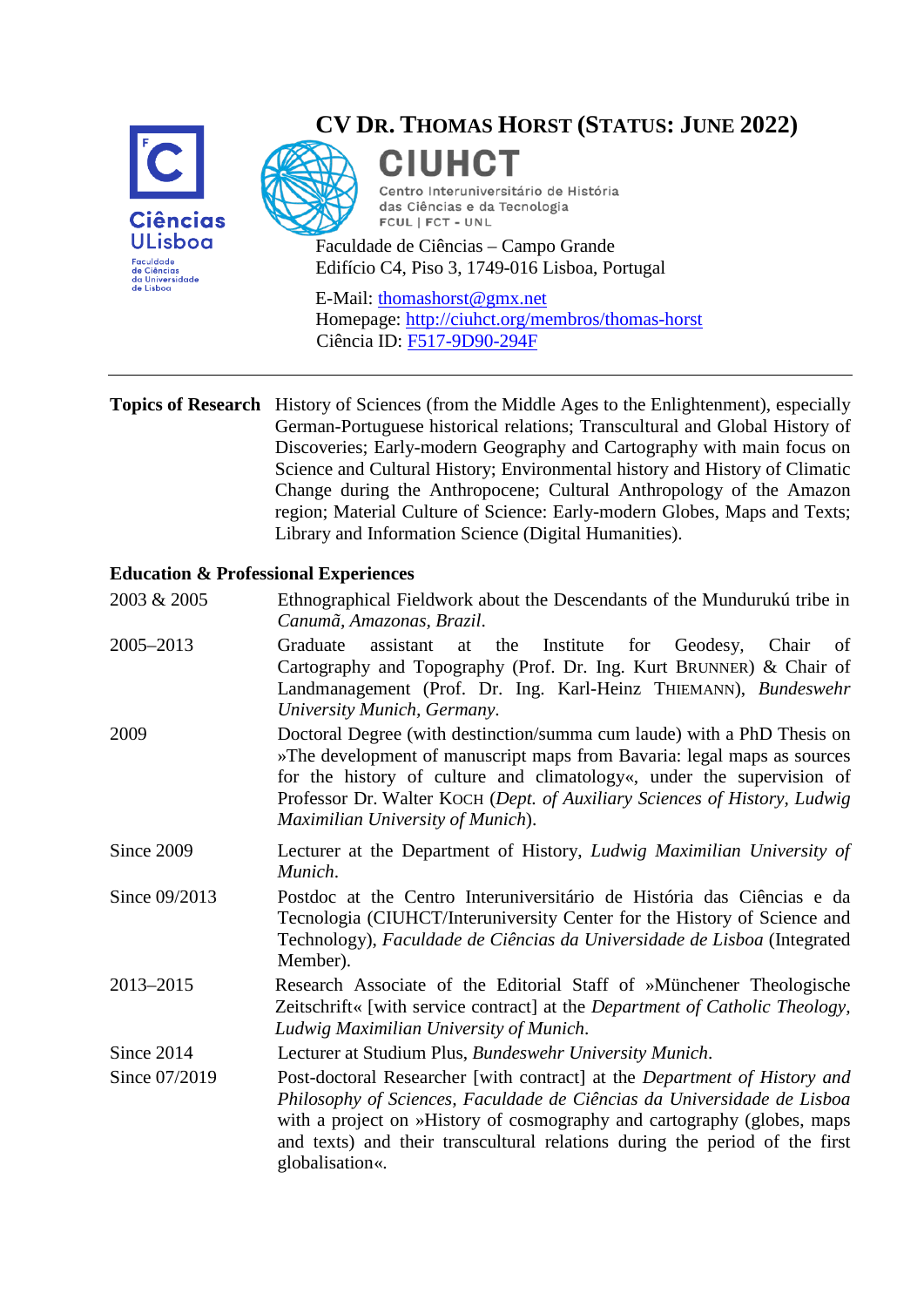### **Fellowships, Grants and Honours**

| 2001-2007        | Fellow of the German Academic Scholarship Foundation (Studienstiftung<br>des Deutschen Volkes).                                                                                                                                                                                                                                                                                                                                                                                                                                                                                                                            |
|------------------|----------------------------------------------------------------------------------------------------------------------------------------------------------------------------------------------------------------------------------------------------------------------------------------------------------------------------------------------------------------------------------------------------------------------------------------------------------------------------------------------------------------------------------------------------------------------------------------------------------------------------|
| 2009             | Postdoc-Fellowship of the Dr. Meyer-Struckmann-Stiftung for the research<br>of old globes in Bavaria.                                                                                                                                                                                                                                                                                                                                                                                                                                                                                                                      |
| 2010             | Fiorini-Haardt-Prize of the International Coronelli Society for the<br>Study of Globes in Vienna, Austria.                                                                                                                                                                                                                                                                                                                                                                                                                                                                                                                 |
| 2012             | Georges Erhard-Prize of the Société de Géographie, Paris for a scholarly<br>book on Gerhard Mercator (1512–1594) and his atlas, cf. Bulletin de liaison<br>des membres de la Société de Géographie 185, n° 21 (Mars 2013), p. 21–22.                                                                                                                                                                                                                                                                                                                                                                                       |
| 09/2013-06/2019  | Postdoc-Fellowship at the CIUHCT, FCUL, University of Lisbon with a<br>project on »Maps, Globes and Texts: Cosmographical knowledge in early<br>Modern Europe«, funded by FCT, the Portuguese national funding agency<br>for science, research and technology (SFRH / BPD / 85102 / 2012).                                                                                                                                                                                                                                                                                                                                 |
| <b>July 2015</b> | Travel Grant by »The American Friends of the J.B. Harley Research<br>Fellowships« to participate with a paper at the 26th International Conference<br>on the History of Cartography (ICHC) in Antwerp, Belgium.                                                                                                                                                                                                                                                                                                                                                                                                            |
| 2019             | Research Support by SIS Maps - Specialised Information Service<br>Cartography and Geodata (Fachinformationsdienst Kartographie und<br>Geobasisdaten) by the Map Department of the Staatsbibliothek zu Berlin as<br>part of the funding programme of the Deutsche Forschungsgemeinschaft –<br>DFG for a project on »200 Jahre Bayern am Amazonas: Interdisziplinäre<br>Auswertung der Brasilienreise von Spix und Martius (1817–1820) unter<br>Berücksichtigung<br>besonderer<br>der<br>Karten<br><b>Brasiliens</b><br>https://kartographie.staatsbibliothek-berlin.de/fid-karten-v-projektvorstell-kartographiegeschichte/ |

## **Memberships**

- Bayerischer Landesverein für Familienforschung e.V., Munich.
- Deutscher Lusitanistenverein, Mainz (since 2016).
- European Society for the History of Science (2014–2018).
- History of Science Society (United States, since 2019).
- International Coronelli Society for the Study of Globes, Vienna (member since 2007, extended board member since 2019).
- International Society for the History of the Map (ISHMap), London: Founding Member (2009–2011), List Moderator (2012–2014) and Trustee (2011–2017).

## **OTHER SCIENTIFIC ACTIVITIES**

**Editor of the "Review Section" of** *Imago Mundi*. The International Journal for the History of *Cartography* (London, since 2018) for books published in Europe, Africa, India and the Middle East.

**Contributing special Editor of** *ISIS Current Bibliography* for »History of Cosmography: Maps, Atlases, Globes, Instruments and Texts« (Oklahoma/USA, since 2018). Printed Versions: Vol. 109, Number S 1 (December 2018):<https://www.journals.uchicago.edu/doi/pdf/10.1086/701880>

Vol. 110, Number S 1 (December 2019):<https://www.journals.uchicago.edu/doi/pdfplus/10.1086/707594>

Vol. 111, Number S 1 (December 2020):<https://www.journals.uchicago.edu/doi/pdf/10.1086/713361>

Vol. 112, Number S 1 (December 2021):<https://www.journals.uchicago.edu/doi/pdf/10.1086/717575>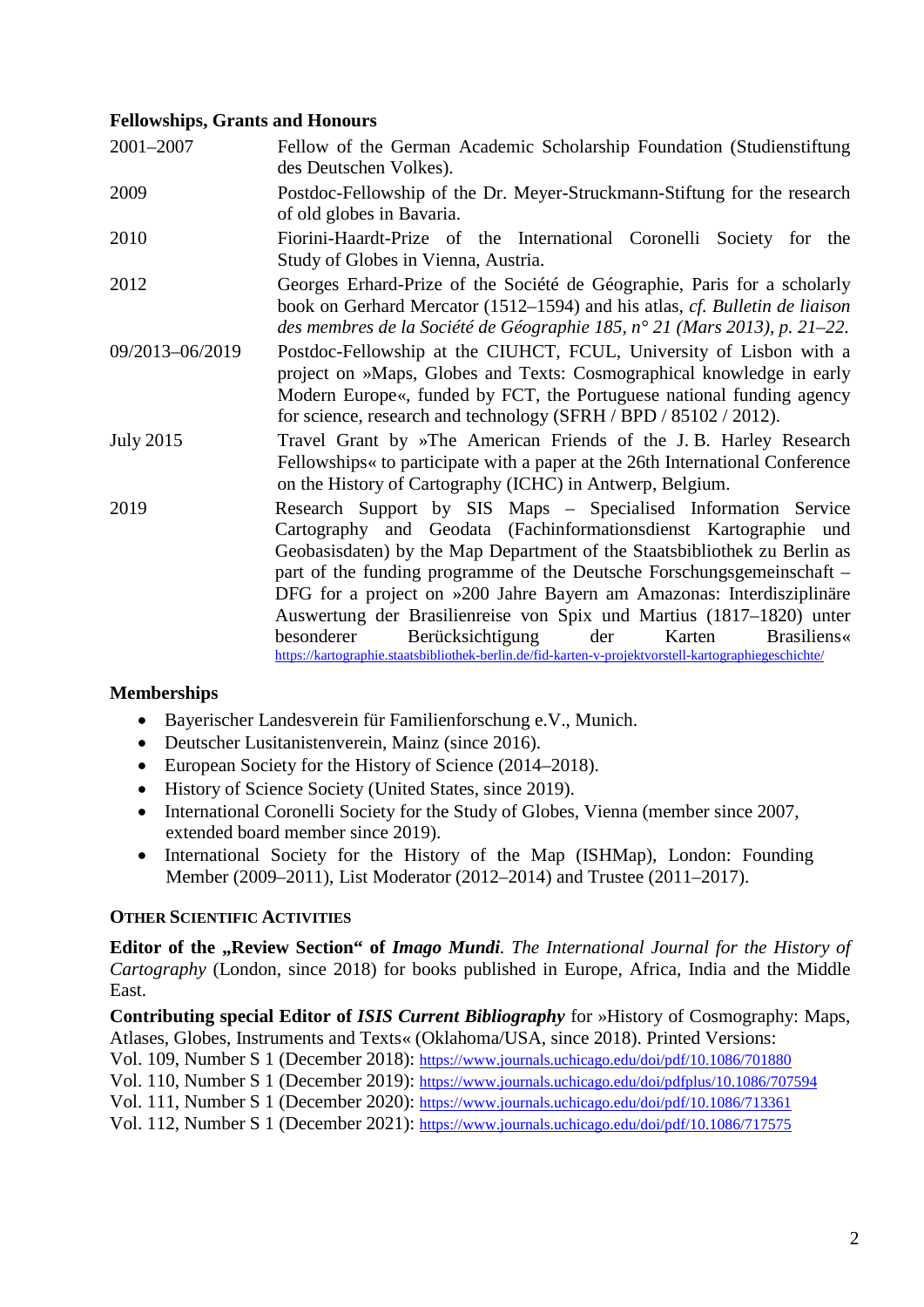**Peer-Reviewer** for *Centaurus. An International Journal of the History of Science and its Cultural Aspects*; *Deutsche Forschungsgemeinschaft*; *Deutsches Schifffahrtsarchiv* (Bremerhaven); *Erasmus*; *Hanns-Seidel-Stiftung* (Munich); *Journal of Maps*; *Kartographische Nachrichten*; *Imago Mundi. The International Journal for the History of Cartography* (London), *International Conference on Cultural Heritage and New Technologies* (CHNT 2018, cf. [https://www.chnt.at/chnt-23](https://www.chnt.at/chnt-23-reviewer-college/) [reviewer-college/\)](https://www.chnt.at/chnt-23-reviewer-college/); *International Journal of Cartography*; *RiMe. Rivista dell'Istituto di Storia dell'Europa Mediterranea* (ISSN 2035-794X, Italy, cf. [https://rime.cnr.it/index.php/rime/about\)](https://rime.cnr.it/index.php/rime/about); *Villa I Tatti/Harvard University* (Florence/Italy).

**Organization and co-organization of 10 (inter)national academic conferences and** events that took place in Augsburg, Mainz, Munich, Lisbon, Paris and Prague.

**Presentation of research results in 75 scientific lectures** on conferences in Austria, Belgium, Brazil, Czech Republic, Denmark, Germany, Great Britain, Italy, Netherlands, Poland, Portugal, Switzerland, Spain, Turkey and the United States of America.

### **Curated Exhibitions**

| September 2010      | [Selected cartographical exponats of old maps in the War Archive Munich $\&$                     |
|---------------------|--------------------------------------------------------------------------------------------------|
|                     | Cartographic Cimelia at the Bavarian State Library in Munich]. Exhibition                        |
|                     | in the Map Room on the occasion of the $15th$ Kartographiehistorisches                           |
|                     | Colloquium.                                                                                      |
| 25.06. -31.10.2019  | Cartografia histórica da Lua. Nos 50 anos da Apollo II                                           |
|                     | Exposição comemorativa dos 50 anos da primeira pegada humana na                                  |
|                     | Lua (Apollo 11), dos 60 anos das primeiras imagens da face oculta (Luna 3)                       |
|                     | e dos 410 anos dos desenhos iniciais realizados com o auxílio do telescópio                      |
|                     | (Thomas Harriot e Galileu Galilei) at CIUHCT/FCUL, University of Lisbon                          |
|                     | [together with Luís TIRAPICOS $&$ Pedro RÉ].                                                     |
|                     | http://ciuhct.org/divulgacao/exposicoes/cartografia-historica-da-lua                             |
|                     | https://www.flickr.com/photos/pedro_re/albums/72157709275103448                                  |
| 31.10. - 20.12.2019 | Vom Amazonas – Karten, Bücher, Artefakte. Mit Ethnographica aus der                              |
|                     | Privatsammlung von Dr. Horst, gewidmet Padre Pedro Maria Gawlik                                  |
|                     | (1934–2019). Exhibition in the University Library of Bundeswehr                                  |
|                     | University, Munich.                                                                              |
| 31.01. - 06.05.2022 | Kunstmanns Kostbare Karten [Kunstmann's Precious Charts]. Exhibition in                          |
|                     | the University Library of Ludwig Maximilian University of Munich.                                |
|                     | https://www.ub.uni-muenchen.de/aktuelles/veranstaltungen/ausstellung-kunstmann-karten/index.html |
|                     | Virtual Exhibition: https://www.hgw.geschichte.uni-muenchen.de/kunstmann-ausstellung/index.html  |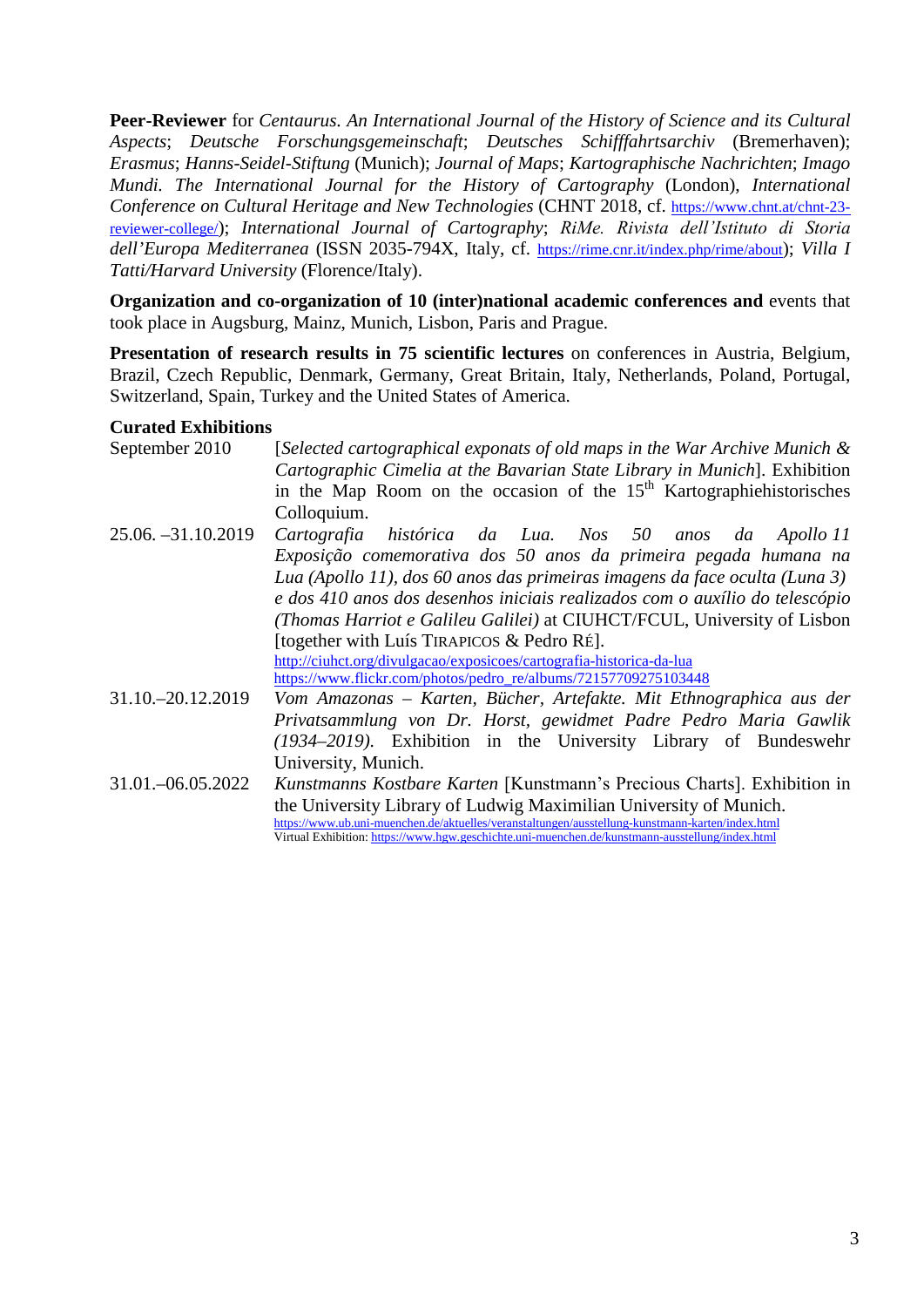### **LIST OF PUBLICATIONS**

#### **MONOGRAPHS**

PhD-Thesis (LMU, Munich, 2008): *Die älteren Manuskriptkarten Altbayerns. Eine kartographiehistorische Studie zum Augenscheinplan unter besonderer Berücksichtigung der Kultur- und Klimageschichte*, 2 vols. (Schriftenreihe zur bayerischen Landesgeschichte 161), Munich 2009 [589 pages]

*Reviews by Uta LINDGREN, in: Bayerisches Jahrbuch für Volkskunde 2010, p. 239*–240*; Heinz MUSALL, in: Cartographica Helvetica 42 (2010), p. 60; Kurt SCHARR, in: Tiroler Heimat 74 (2010), pp. 250*–*252; Michael RITTER, in: Schönere Heimat 99/4 (2010), pp. 255*–256*; Paul D. A. HARVEY, in: Imago Mundi 63/1 (2011), p. 116; Wulf BODENSTEIN, in: Brussels International Map Collectors' Circle Newsletter 40 (April 2011), pp. 9*–10*; Andreas RUTZ, in: Historische Zeitschrift 239 (2011), pp. 147*–148*; Martin KNOLL, in: Mitteilungen des Instituts für Österreichische Geschichtsforschung 120 (2012), pp. 173*–174*; Johannes MOLITOR, in: Deggendorfer Geschichtsblätter. Veröffentlichungen des Geschichtsvereins für den Landkreis Deggendorf 35 (2013), pp. 227*–*231.*

*Ausgewählte Exponate von Altkarten im Kriegsarchiv München. Präsentation anlässlich des 15. Kartographiehistorischen Colloquiums am 1. September 2010*, Neubiberg 2010 [55 pages]. *Review by Wulf BODENSTEIN, in: Brussels International Map Collector's Circle Nwsletter 39 (January 2011), p. 8.*

Scientific Commentary: **»***Der Mercatoratlas«. Atlas Gerardi Mercatoris 1595. Faksimile-Edition der Editio principissima nach dem Exemplar der Staatsbibliothek zu Berlin – Preußischer Kulturbesitz (2° Kart. B 180 / 3)*, Gütersloh/Munich/Brussels 2012 [400 pages; text also available as illustrated book]:

- 1. German Version: *Die Welt als Buch. Gerhard Mercator (1512*–*1594) und der erste WeltATLAS. Bildband anlässlich der Faksimilierung des Mercatoratlas von 1595 (2°Kart. B 180 / 3) der Staatsbibliothek zu Berlin – Preußischer Kulturbesitz, mit allen Kartentafeln dieser Ausgabe*, Gütersloh/Munich/Brussels 2012.
- 2. French Version: *Le monde en cartes. Gérard Mercator (1512*–*1594) et le premier atlas du monde. Avec les reproductions en couleur de l'ensemble des planches de l'Atlas de Mercator de 1595 (2°Kart. B 180 / 3) conservé à la Staatsbibliothek zu Berlin – Preußischer Kulturbesitz*, Gütersloh/Munich/Brussels 2011.
- 3. Dutch Version: *De wereld in kaart. Gerard Mercator (1512*–*1594) Met kleurenreproducties van alle platen uit de Mercatoratlas van 1595 (2°Kart. B 180 / 3) bewaard in de Staatsbibliothek zu Berlin – Preußischer Kulturbesitz*, Gütersloh/Munich/Brussels 2011.

Cf. the announcement in: Kartographische Nachrichten 62/2 (2012), p. 103 and the following reviews: Hans-Uli FELDMANN: Die Welt als Buch, in: Cartographica Helvetica 46 (2012), p. 57; Laurence LE SAUX: Le Comté de Flandre par Gérard Mercator (1540), in: Télérama Nr. 3261 (14.–20. Juillet 2012), p. 33; Jean-Louis RENTEUX and Eric LEENDERS, in: Brussels International Map Collectors' Circle, Newsletter 43 (May 2012), pp. 9–10; Robert W. KARROW, in: Imago Mundi 67/1 (2015), pp. 110–111; Werner STAMS, in: Kartographische Nachrichten 62/6 (2012), pp. 334–336; Petra SVATEK, in: Mitteilungen der Österreichischen Geographischen Gesellschaft 154 (2012), pp. 418 f.; Rienk VERMIJ, in: Caert-Thresoor 31/4 (2012), p. 137.

*Kompakt-Einführung in die Philosophiegeschichte von der Antike bis zur Gegenwart unter besonderer Berücksichtigung der philosophischen Gottesfrage*, Munich 2012 (academic study for the Martin Grabmann Research Institute of Medieval Theology and Philosophy). [151 pages].

*A "História Natural de Portugal" de Leonhard Thurneysser zum Thurn, ca. 1555–1556. Com anexo: Transcrição das partes relativas a Portugal do manuscrito atribuído a Leonhard Thurneysser zum Thurn Ms. Fol. 97 da Staatsbibliothek zu Berlin.* Lisbon: Academia das Ciências de Lisboa, Classe de Ciências, 2019 (together with Bernardo Jerosch HEROLD & Henrique LEITÃO). [163 pages]. [http://www.acad-ciencias.pt/document-uploads/2695205\\_herold,-b,-horst,-t,-leitao,-h--](http://www.acad-ciencias.pt/document-uploads/2695205_herold,-b,-horst,-t,-leitao,-h---historia-natural-portugal-transcricao-final2019.pdf) [historia-natural-portugal-transcricao-final2019.pdf](http://www.acad-ciencias.pt/document-uploads/2695205_herold,-b,-horst,-t,-leitao,-h---historia-natural-portugal-transcricao-final2019.pdf)

Review by William C. MACDONALD, in: Mitteilungen des Instituts für Österreichische Geschichtsforschung 129 (2021), pp. 166–168; cf. also the reception by Bruce T. MORAN: Medical Performance and the Alchemy of Plants in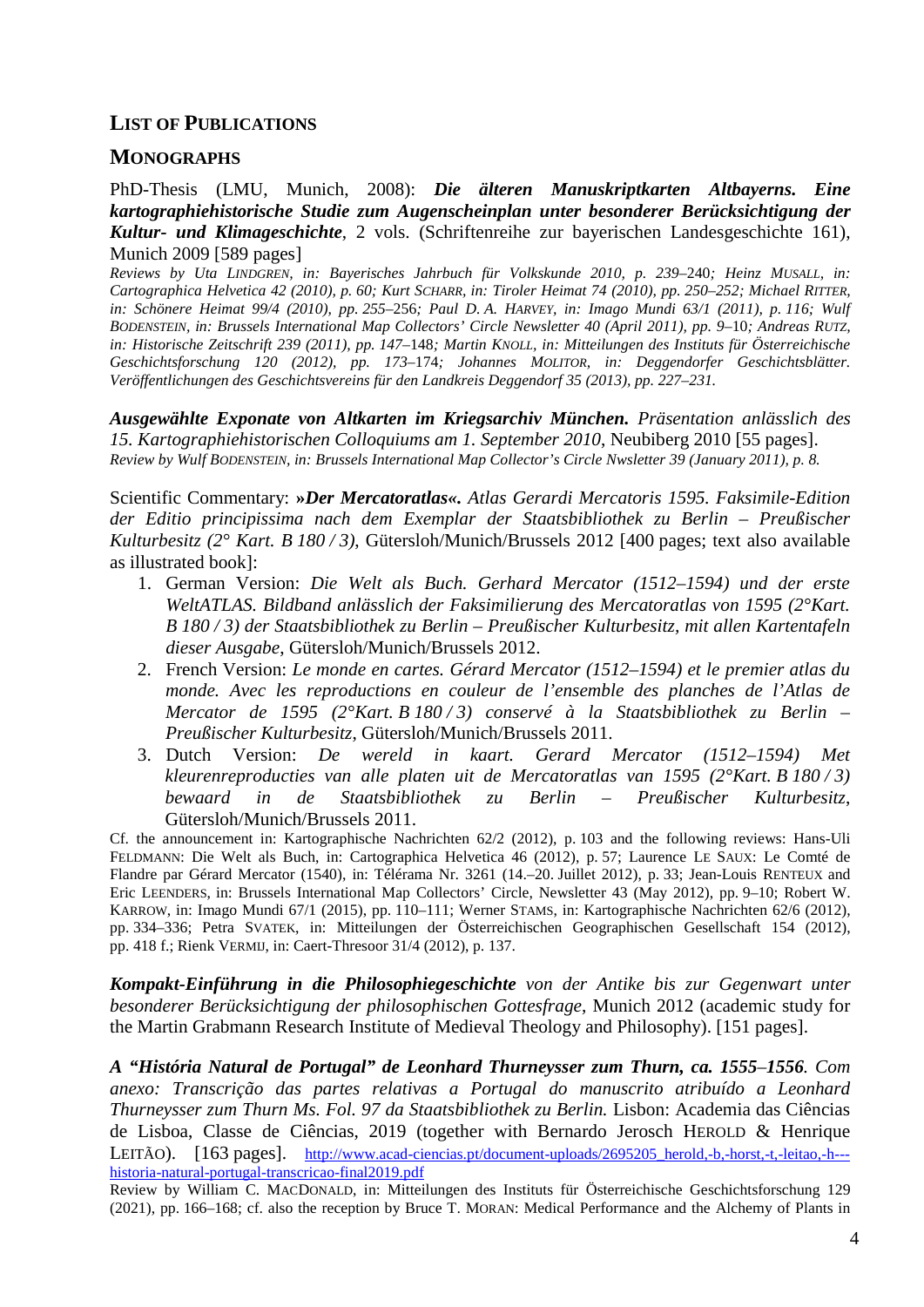the Ventures of Leonhard Thurneisser zum Thurn, in: Ambix. Journal of the Society for the History of Alchemy and Chemistry 69 (2022), pp. 1–23, here: p. 8, note 20 and the announcement, in: Bibliotheksmagazin 2019 [together with Gabriele Kaiser, Bernardo Jerosch Herold & Henrique Leitão]: [https://www.bsb](https://www.bsb-muenchen.de/fileadmin/pdf/publikationen/bibliotheksmagazin/BM2019_3.pdf)[muenchen.de/fileadmin/pdf/publikationen/bibliotheksmagazin/BM2019\\_3.pdf](https://www.bsb-muenchen.de/fileadmin/pdf/publikationen/bibliotheksmagazin/BM2019_3.pdf)

*The Reception of Cosmography in Vienna: Georg von Peuerbach, Johannes Regiomontanus and Sebastian Binderlius* (Max-Planck-Institut für Wissenschaftsgeschichte/MPIWG, Preprint No. 494), Berlin 2019 [68 pages].

[https://pure.mpg.de/pubman/faces/ViewItemFullPage.jsp?itemId=item\\_3039807](https://pure.mpg.de/pubman/faces/ViewItemFullPage.jsp?itemId=item_3039807)

Reviews by Helmuth GRÖSSING, in: Mitteilungen des Instituts für Österreichische Geschichtsforschung 128/2 (2020), p. 505 & Martin WAGENDORFER, in: Deutsches Archiv für Erforschung des Mittelalters 76/1 (2020), p. 318.

## **EDITED BOOKS**

*Die Leidenschaft des Sammelns. Streifzüge durch die Sammlung Woldan* (Edition Woldan 3, edited by the Austrian Academy of Sciences), 2 vols., Wien 2010. [565 pages, together with Petra SVATEK und Gerhard HOLZER].

*Festschrift für Univ.-Prof. Dr.-Ing. Kurt Brunner anlässlich des Ausscheidens aus dem aktiven Dienst* (Schriftenreihe des Instituts für Geodäsie 87), Neubiberg 2012 [326 pages; together with Dieter BEINEKE, Otto HEUNECKE and Uwe G.F. KLEIM].

Online:<https://www.unibw.de/visual-computing/publikationen-vortraege/publikationen-1/publikationen-2012>

*15. Kartographiehistorisches Colloquium München 2010. Vorträge, Berichte und Posterbeiträge. Herausgegeben in Verbindung mit der Kommission "Geschichte der Kartographie" der Deutschen Gesellschaft für Kartographie e.V. sowie der Arbeitsgruppe D-A-CH deutscher, österreichischer und schweizerischer Kartographiehistoriker DGfK-ÖKK/ÖGG-SGK.* Bonn-Bad Godesberg 2012 [302 pages, together with Kurt BRUNNER]. <http://www.kartengeschichte.ch/dach/coll-baende.html>

*Renaissance Craftsmen and Humanistic Scholars: European Circulation of knowledge between Portugal and Germany* (Estudos em ciencias culturais, Studies in Cultural Sciences / Kulturwissenschaftliche Studien 8), Frankfurt am Main 2017 [245 pages; together with Marília DOS SANTOS LOPES and Henrique LEITÃO].<https://www.peterlang.com/view/product/26359>

Cf. the report by Luís TIRAPICOS: Renaissance Craftsmen and Humanistic Scholars: European Circulation of Knowledge between Portugal and Germany, 20.11.2014–21.11.2014 Lisbon, in: H-Soz-Kult, 08.10.2015, <http://www.hsozkult.de/conferencereport/id/tagungsberichte-6083> and the reviews by Gerald BÄRD: A circulação de conhecimento entre Portugal e os países de expressão alemãnos séculos XV e XVI, in: Revista Convergência Lusíada 38 (2017), pp. 120–125; Martin BIERSACK, in: Zeitschrift für Historische Forschung 45/3 (2018), pp. 580–582; Thomas Paul BRYSCH, in: Archiv für Kulturgeschichte 100/2 (2018), pp. 456–459 and e-Journal for Portuguese History; Karl GALLE, in: Mediaevistik. International Journal of Interdisciplinary Medieval Research 32 (2019), pp. 537–539; Peter HEERING, in: ISIS. A Journal of the History of Science Society 109/4 (2018), pp. 833–834; Veronika LUKAS, in: Deutsches Archiv für Erforschung des Mittelalters 75/2 (2019), pp. 866–867.

*Beiträge zur Geschichte der deutsch-portugiesischen Beziehungen: Transkontinentale Kontakte und kultureller Austausch (15.–19. Jahrhundert) / Para uma História das relações luso-alemãs: contactos transcontinentais e intercâmbio cultural (século XV–XIX)*, (Passagem. Estudos em ciências culturais/Studies in Cultural Sciences/Kulturwissenschaftliche Studien 18), Frankfurt am Main 2021 [340 pages; together with Yvonne HENDRICH and Jürgen POHLE].<br><https://www.peterlang.com/document/1157823>

*Universum Infinitum. From the German Philosopher Nicolaus Cusanus (1401–1464) to the Iberian Discoveries in the 15th Century: Ocean World in European Exploration* (Texte und Studien zur Europäischen Geistesgeschichte, Reihe B, Band 24), Münster 2022 (in print, together with Harald SCHWAETZER und Matthias VOLLET, in connection with Kirstin ZEYER).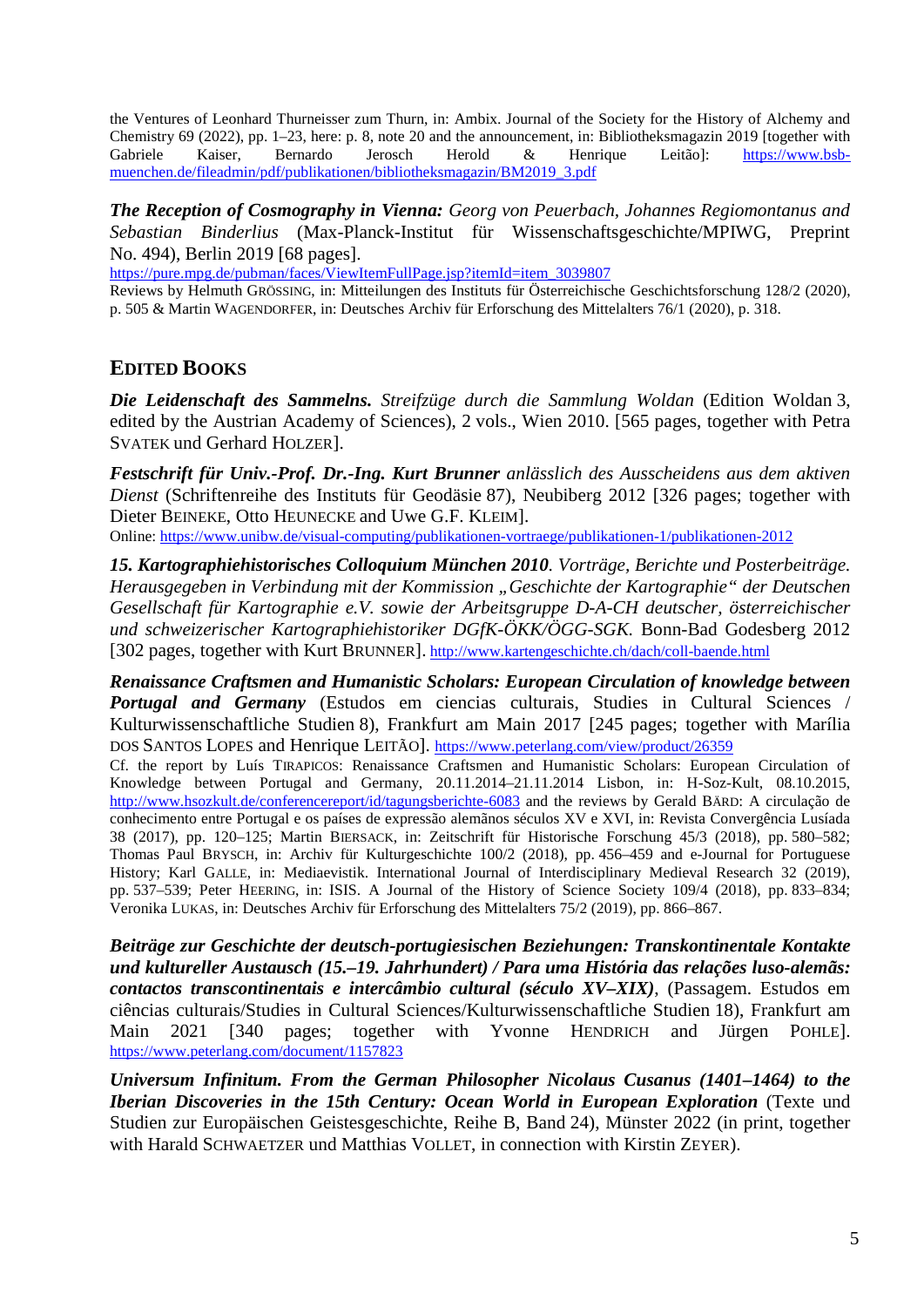## **ACADEMIC PAPERS IN NATIONAL & INTERNATIONAL JOURNALS AND CHAPTERS IN BOOKS**

01) *Die Entwicklung der Stadtkartographie Münchens von ihren Anfängen bis zum Beginn des 19. Jahrhunderts*, in: Zeitschrift für Bayerische Landesgeschichte 69/1 (2006), pp. 53–121. [https://nbn-resolving.org/urn:nbn:de:bvb:12-bsb00069330-8](https://nbn-resolving.org/urn:nbn:de:bvb:355-ubr09709-7)

02) »*Am Anfang war das Gewürz*«*. Vor 500 Jahren kehrte der Allgäuer Balthasar Sprenger von einer Indienfahrt zurück. Er hinterließ einen eindrucksvollen Reisebericht*, in: Literatur in Bayern 85 (September 2006), pp. 13–21. <https://nbn-resolving.org/urn:nbn:de:bvb:355-ubr09709-7>

03) *Eine Karte des Zugspitzgebiets (18. Jh.) und die Wirrnisse um die Erstbesteigung*, in: Cartographica Helvetica 35 (2007), pp. 3–7 [together with Prof. Dr.-Ing. Kurt BRUNNER]. <http://www.kartengeschichte.ch/ch/texts/pdf35a.pdf>

04) *Die Entwicklung der Manuskriptkarten Altbayerns: Eine kartographiehistorische Studie zum Augenscheinplan (Tyberiade) unter besonderer Berücksichtigung der Kultur- und Klimageschichte*, in: Cartographica Helvetica 38 (2008), pp. 44–46. [https://www.e](https://www.e-periodica.ch/digbib/view?pid=chl-001%3A2008%3A37%3A%3A60#104)[periodica.ch/digbib/view?pid=chl-001%3A2008%3A37%3A%3A60#104](https://www.e-periodica.ch/digbib/view?pid=chl-001%3A2008%3A37%3A%3A60#104)

05) *Die Altkarte als Quelle für den Historiker – Die Geschichte der Kartographie als Historische Hilfswissenschaft*, in: Archiv für Diplomatik, Schriftgeschichte, Siegel- und Wappenkunde 54 (2008), pp. 309–377. <https://doi.org/10.7788/afd.2008.54.jg.309>

Review by Jan PROSTKO-PROSTYŃSKI, in: [Studia Źródłoznawcze. Commentationes](https://bazhum.pl/bib/journal/52/)[, Tom 48](https://bazhum.pl/bib/journal/52/) (2010), S. 194 f.

06) *Manuscript Maps as Sources for Cultural History and the History of Climatology*, in: Photogrammetrie – Fernerkundung – Geoinformation, issue 3 (2009), pp. 191–197. [https://www.schweizerbart.de/papers/pfg/detail/2009/72812/Manuscript\\_Maps\\_as\\_Sources\\_for\\_Cultural\\_History\\_an?](https://www.schweizerbart.de/papers/pfg/detail/2009/72812/Manuscript_Maps_as_Sources_for_Cultural_History_an?af=crossref) [af=crossref](https://www.schweizerbart.de/papers/pfg/detail/2009/72812/Manuscript_Maps_as_Sources_for_Cultural_History_an?af=crossref)

07) *850 Jahre München – 550 Jahre München in Karten*, in: Kartographische Nachrichten 59/2 (2009), pp. 83–91 [together with Prof. Dr.-Ing. Kurt BRUNNER]. [https://link-1springer-1com-](https://link-1springer-1com-1n1x7nqev08ba.emedia1.bsb-muenchen.de/article/10.1007/BF03544050)[1n1x7nqev08ba.emedia1.bsb-muenchen.de/article/10.1007/BF03544050](https://link-1springer-1com-1n1x7nqev08ba.emedia1.bsb-muenchen.de/article/10.1007/BF03544050)

08) *Der Niederschlag von Entdeckungsreisen auf den Globen des frühen 16. Jahrhunderts*, in: Der Globusfreund 55/56 (2009, für 2007/2008), pp. 23–38. <https://www.jstor.org/stable/41628687>

09) *Traces of Voyages of Discovery on early 16th-Century Globes*, in: Globe Studies 55/56 (2009, for 2007/2008), pp. 23–38.<https://www.jstor.org/stable/23993946>

10) *The voyage of the Bavarian explorer Balthasar Sprenger to India (1505/1506) at the turning point between the Middle Ages and the Early Modern Times: his travelogue and the contemporary cartography as historical sources*, in: Philipp BILLION, Nathanael BUSCH et al. (eds.): Weltbilder im Mittelalter – Perceptions in the World of the Middle Ages, Bonn 2009, pp. 167–197.

11) *Augenscheinkarten – eine Quelle für die Kulturgeschichte. Eine Neuerscheinung unter-sucht zumeist unbekannte, handgezeichnete Karten aus der frühen Neuzeit, die einst für Gerichtsprozesse angefertigt wurden*, in: Akademie Aktuell 32/1 (2010), pp. 38–41. [https://badw.de/fileadmin/pub/akademieAktuell/2010/32/14\\_Horst.pdf](https://badw.de/fileadmin/pub/akademieAktuell/2010/32/14_Horst.pdf)

12) *Die Globen der Sammlung Woldan: Erdkugeldarstellungen als Quelle für die Geschichtswissenschaft*, in: Thomas HORST – Petra SVATEK – Gerhard HOLZER (eds.): Die Leidenschaft des Sammelns*.* Streifzüge durch die Sammlung Woldan (Edition Woldan 3), vol. 1, Vienna 2010, pp. 241–322. <http://austriaca.at/0xc1aa5576%200x002498db.pdf>

13) *München auf alten Karten*, in: Cartographica Helvetica 42 (2010), pp. 19–27 (together with Prof. Dr.-Ing. Kurt BRUNNER). <https://www.e-periodica.ch/digbib/view?pid=chl-001:2010:41::140#140>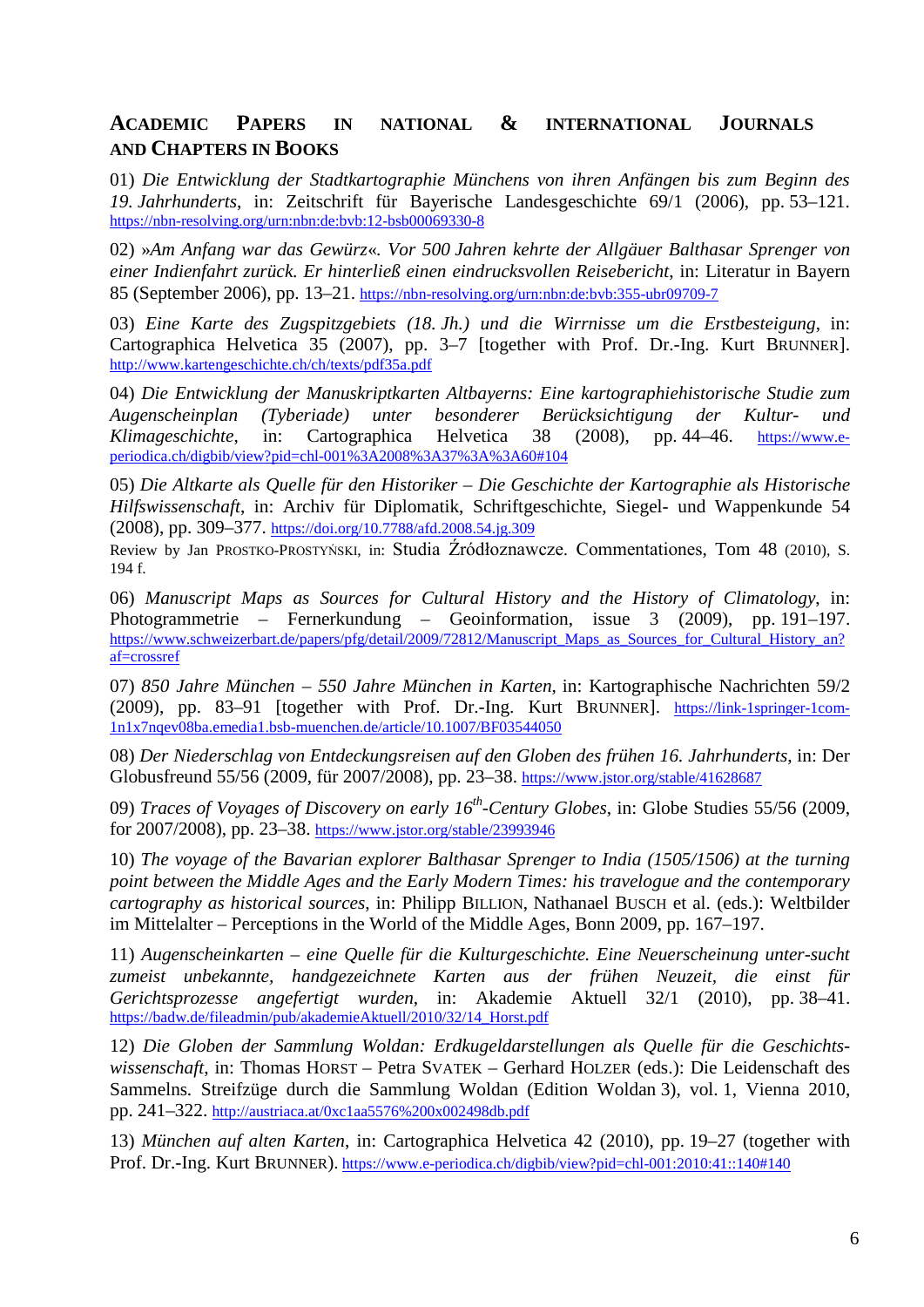14) *Zur Entstehung der Manuskriptgloben des Heinrich Arboreus und des Philipp Apian*, in: Der Globusfreund 57/58 (2011), pp. 111–127. <https://www.jstor.org/stable/43054884>

15) *The Manuscript Globes of Heinrich Arboreus and Philipp Apian: The History of their Creation*, in: Globe Studies 57/58 (2011), pp. 107–123<https://www.jstor.org/stable/23993568> [**awarded with the Fiorini-Haard-Prize** of the International Coronelli Society for the Study of Globes in Vienna, Austria cf. Tony CAMPBELL: Chronicle, in: Imago Mundi 64 (2012), p. 244].

16) *Der Memminger Arzt Jakob Stopel († 1535) und sein humanistisch geprägtes Umfeld – Kulturhistorische Betrachtungen zum "Repertorivm in Formam Alphabeticam" von 1519*, in: Dieter BEINEKE/Otto HEUNECKE/Thomas HORST/Uwe G. F. KLEIM (eds.): Festschrift für Prof. Dr.- Ing. Kurt Brunner anlässlich des Ausscheidens aus dem aktiven Dienst (Schriftenreihe des Instituts für Geodäsie 87), Neubiberg 2012, pp. 109–129.

<https://www.unibw.de/geoinformatik/mitarbeiter/archiviert/pdf-dateien-kleim/heft-87.pdf/view>

17) *Zur Einführung*, in: Staatsbibliothek zu Berlin (ed.): Mercator-Hondius-Atlas. Gerardi Mercatoris et I. Hondii Atlas. Das ist Abbildung der gantzen Welt, mit allen darin begriffenen Laendern und Provintzen: Sonderlich von Teutschland, Franckreich, Niderland, Ost und West Indien: Mit einer Beschreibung derselben, Darmstadt 2012, pp. 3–7.

18) *Das Paradies in der mittelalterlichen Kartographie*, in: Münchener Theologische Zeitschrift 63/2 (2012), pp. 145–167. <https://mthz.ub.uni-muenchen.de/MThZ/article/view/2012H2S145-167/3036>

19) *Gerhard Mercator (1512*–*1594) und sein Werk*, in: Kartographische Nachrichten 62/4 (2012), pp. 171–178 [together with Kurt BRUNNER].

20) *Kartenkopien im humanistischen Zeitalter. Ein Beitrag zur kartographiegeschichtlichen Quellenkunde*, in: Kurt BRUNNER – Thomas HORST (eds.): *15. Kartographiehistorisches Colloquium München 2010. Vorträge, Berichte, Posterbeiträge.* Herausgegeben in Verbindung mit Markus Heinz, der Kommission "Geschichte der Kartographie" der Deutschen Gesellschaft für Kartographie e.V. sowie der Arbeitsgruppe D-A-CH deutscher, österreichischer und schweizerischer Kartographiehistoriker DGfK-ÖKK/ÖGG-SGK, Bonn 2012, pp. 57–85.

21) *Ortslisten mit Koordinaten an der Schwelle der frühen Neuzeit und ihr Einfluss auf die Kartographie*, in: Kurt BRUNNER – Thomas HORST (eds.): *15. Kartographiehistorisches Colloquium München 2010. Vorträge, Berichte, Posterbeiträge.* Herausgegeben in Verbindung mit Markus Heinz, der Kommission "Geschichte der Kartographie" der Deutschen Gesellschaft für Kartographie e.V. sowie der Arbeitsgruppe D-A-CH deutscher, österreichischer und schweizerischer Kartographiehistoriker DGfK-ÖKK/ÖGG-SGK, Bonn 2012, pp. 87–102 [together with Prof. Dr.-Ing. Kurt BRUNNER].

22) *Die Entdeckung Venezuelas durch die Europäer und ihr Niederschlag in Karten des 16. und 17. Jahrhunderts*, in: Markus HEINZ – Wolf Günther KOCH (eds.): 13. Kartographie-historisches Colloquium und 9. Dresdner Sommerschule für Kartographie. Vorträge, Berichte, Posterbeiträge (Schriftenreihe Kartographische Bausteine des Instituts für Kartographie der TU Dresden 34), Bonn 2012, S. 19–32.

23) *Gericht und Herrschaft in Bayern*, in: Ingrid BAUMGÄRTNER (ed.): Fürstliche Koordinaten. Landesvermessung und Herrschaftsvisualisierung um 1600 (Schriften zur sächsischen Geschichte und Volkskunde 46), Leipzig 2014, pp. 235–252.

*Cf. Lena THIEL: Vermessen und Kartieren. Landvermessung als frühneuzeitliche Herrschaftspraxis.*  [http://www.lisa.gerda-henkel-stiftung.de/vermessen\\_und\\_kartieren](http://www.lisa.gerda-henkel-stiftung.de/vermessen_und_kartieren)

24) *Kartographie und Grundstückseigentum in der Frühen Neuzeit*, in: zfv. Zeitschrift für Geodäsie, Geoinformation und Landmanagement 139/6 (2014), pp. 369–376. <http://geodaesie.info/zfv/heftbeitrag/4168>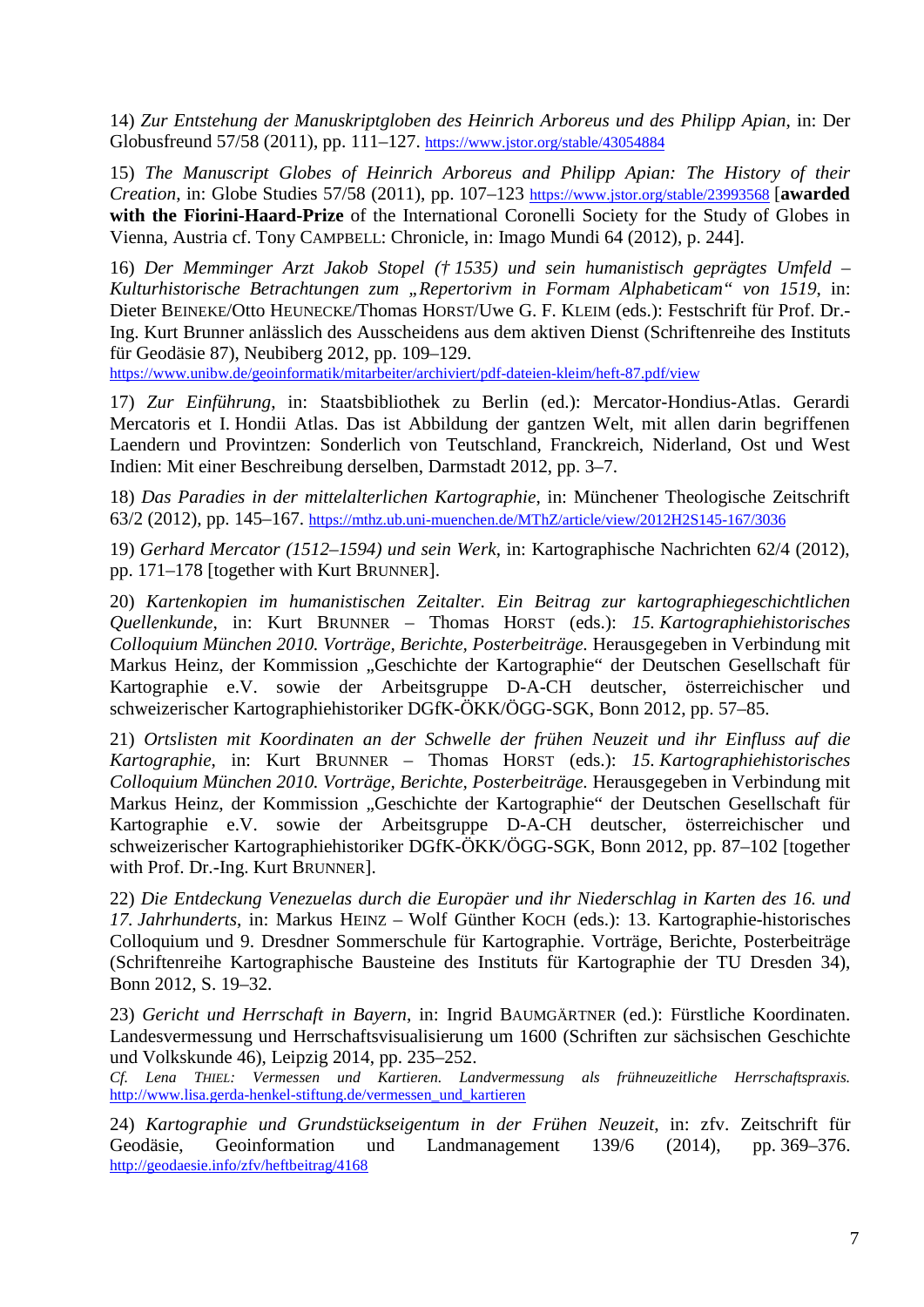25) *Nikolaus von Kues als Fürstbischof von Brixen. Zur Neuerscheinung eines Teilbandes in den Acta Cusana*, in: Münchener Theologische Zeitschrift 65/2 (2014), pp. 145–150. [https://mthz.ub.uni](https://mthz.ub.uni-muenchen.de/MThZ/article/view/2014H2S145-150/5186)[muenchen.de/MThZ/article/view/2014H2S145-150/5186](https://mthz.ub.uni-muenchen.de/MThZ/article/view/2014H2S145-150/5186)

26) *Historische Aspekte der Kemptener Vereinödung – Zur Geschichte einer Vorform der Flurbereinigung in der Frühen Neuzeit,* in: zfv. Zeitschrift für Geodäsie, Geoinformation und Landmanagement 140/1 (2015), pp. 27–32. <http://geodaesie.info/zfv/heftbeitrag/4331>

27) *Chapter Thirteen: Mercator as Cosmographer: His Globes and their Relationship to Astrology*, in: Gerhard HOLZER – Valerie NEWBY – Petra SVATEK – Georg ZOTTI (eds.): A World of Innovation: Cartography in the Time of Gerhard Mercator, Newcastle upon Tyne 2015, pp. 232–251.

Cf. the review by Edward KIRSCH, in: The Portolan 95 (Spring 2016), pp. 65–67.

28) Miscellanea: *Opicinus de Canistris und die "mystische Kartographie". Beobachtungen und Ergänzungen zu einer neuen Deutung*, in: Zeitschrift für Kirchengeschichte 126/IV. Folge, LXIV (2015), vol. 1, pp. 74–81.

29) *Gesamtedition der pfalz-neuburgischen Landesaufnahme unter Pfalzgraf Philipp Ludwig zwischen 1579 und 1605*, in: Helmut FLACHENECKER – Krzystof KOPIŃSKI – Janusz TANDECKI (eds.): Editionswissenschaftliches Kolloquium 2015. Die Geschichte im Bild (Publikationen des Deutsch-Polnischen Gesprächskreises für Quellenedition 8), Toruń 2016, pp. 133–150 [together with Thomas FEUERER and Georg PAULUS].

Review by Christiana SCHUCHARD, in: [Jahrbuch für die Geschichte Mittel-](https://www.degruyter.com/journal/key/jgmo/html) und Ostdeutschlands 63/1 (2017), pp. 279– 282; cf. also: Georg PAULUS: Die Edition der pfalz-neuburgischen Landesaufnahme (1579–1605). Ein Projektbericht, in: Die Oberpfalz 103/1 (2015), pp. 15–17; Annett HABERLAH-POHL, in: Heimatkundliche Streifzüge. Schriftenreihe des Landkreises Roth 34 (2015), pp. 95 f. and Heiner Stöcker: Mammutprojekt öffnet Türen, in: Mittelbayerische Zeitung (12. May 2020).

30) *Kartographiehistorische Betrachtung der pfalz-neuburgischen Landesaufnahme*, in: Günter FRANK – Georg PAULUS (eds.): Die pfalz-neuburgische Landesaufnahme unter Pfalzgraf Philipp Ludwig (Regensburger Beiträge zur Heimatforschung 6), Kollersried 2016, pp. 14–39.

[http://www.heimatforschung-regensburg.de/565/1/014-036\\_Kartographiehistorische%20Betrachtung.pdf](http://www.heimatforschung-regensburg.de/565/1/014-036_Kartographiehistorische%20Betrachtung.pdf) The whole book can be downloaded here[: http://www.heimatforschung-regensburg.de/97/](http://www.heimatforschung-regensburg.de/97/)

Second edition (2020):<https://www.heimatforschung-regensburg.de/3101/>

Review by Armin GUGAU, in: Schönere Heimat 2022/1, pp. 65–66 and in: Verhandlungen des Historischen Vereins für Oberpfalz und Regensburg (VHVO) 162 (2022).

31) *Gerhard Mercator (1512–1594) und sein Einfluss auf die Globen des 16. Jahrhunderts*, in: Der Globusfreund 61/62 (2016), pp. 9–39.

32) *Gerhard Mercator (1512–1594) and his influence on Globes in the 16th century*, in: Globe Studies 61/62 (2016), pp. 9–39.

33) *Handgezeichnete Karten von der Umgebung der Hansestadt Hamburg und der Elbe aus dem 16. Jahrhundert*, in: Stader Jahrbuch 2016 (Stader Archiv – Neue Folge 106), Stade 2016, pp. 45– 77.

Cf. Grit KLEMPOW: Von Landkarten und Vagabunden. Landesarchiv stellt Jahrbuch des Geschichts- und Heimatvereins vor – Geschichtsforscher schildern Spannendes aus den Epochen, in: Stader Tageblatt 146, Nr. 30 (4. February 2017), p. 18.

34) *Foreword: Renaissance Craftsmen and Humanistic Scholars*, in: Thomas HORST – Marília DOS SANTOS LOPES – Henrique LEITÃO (eds.): Renaissance Craftsmen and Humanistic Scholars: European Circulation of knowledge between Portugal and Germany (Passagem. Estudos em ciências culturais/Studies in Cultural Sciences/Kulturwissenschaftliche Studien 10), Frankfurt am Main 2017, pp. 7–8 [together with Marília DOS SANTOS LOPES and Henrique LEITÃO]. <https://www.peterlang.com/document/1050786>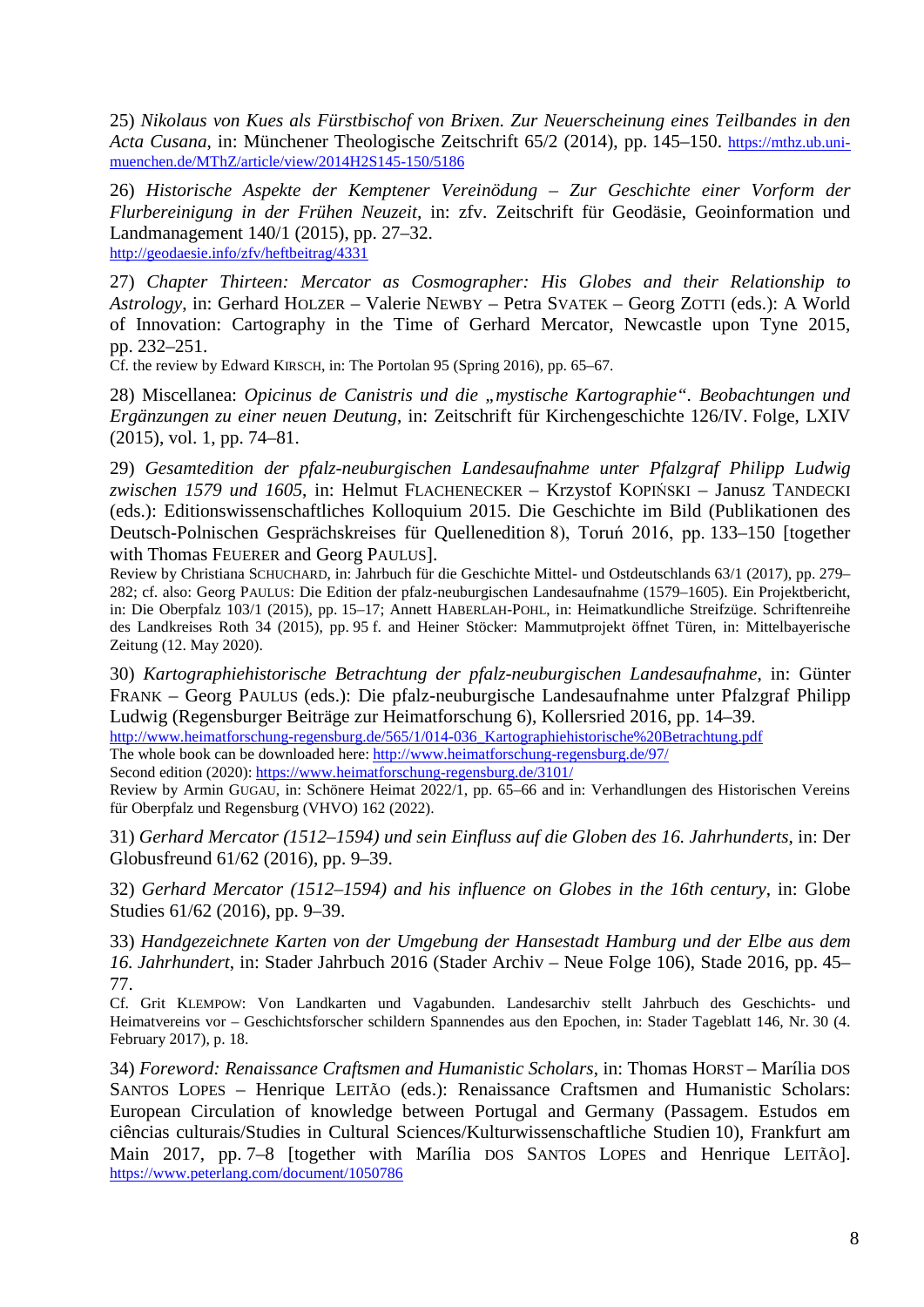35) *The Relationship between Portugal and the Holy Roman Empire at the Beginning of the Early Modern Period: a Brief Introduction*, in: Thomas HORST – Marília DOS SANTOS LOPES – Henrique LEITÃO (eds.): Renaissance Craftsmen and Humanistic Scholars: European Circulation of knowledge between Portugal and Germany (Passagem. Estudos em ciências culturais/Studies in Cultural Sciences/Kulturwissenschaftliche Studien 10), Frankfurt am Main 2017, pp. 9–35.

36) *A Rediscovered Manuscript about Portuguese Plants and Animals – Preliminary Observations*, in: Thomas HORST – Marília DOS SANTOS LOPES – Henrique LEITÃO (eds.): Renaissance Craftsmen and Humanistic Scholars: European Circulation of knowledge between Portugal and Germany (Passagem. Estudos em ciências culturais/Studies in Cultural Sciences/Kulturwissenschaftliche Studien 10), Frankfurt am Main 2017, pp. 133–174.

37) *Grenzvermessung und -abmarkung im Spätmittelalter am Beispiel einer illustrierten Handschrift um 1400*, in: zfv. Zeitschrift für Geodäsie, Geoinformation und Landmanagement 142/3 (2017), pp. 187–196. <http://geodaesie.info/zfv/zfv-32017/6788>

Review by Harald LUCHT in: Förderkreis Vermessungstechnisches Museum in Dortmund, Mitteilung Nr. 631.

38) *A "História Natural de Portugal" de Leonhard Thurneysser zum Thurn, ca. 1555*–*1556*, in: Ágora. Estudos Clássicos em Debate 19 (2017), pp. 305–334 [together with HENRIQUE LEITÃO and Bernardo Jerosch HEROLD]. <http://www2.dlc.ua.pt/classicos/15.Thurneysser.pdf>

39) *The Secrets of Terrestrial Paradise on Medieval Iconography*, in: José MEIRINHOS – Celia LÓPEZ ALCALDE – João REBALDE (eds.), Secrets and Discovery in the Middle Ages. Proceedings of the 5th European Congress of the Fédération Internationale des Instituts d'Études Médiévales (Porto, 25th to 29th June 2013), (Textes et études du Moyen Âge 90), Barcelona – Roma: Fédération Internationale des Instituts d'Études Médiévales, 2017, pp. 319–335. <https://doi.org/10.1484/M.TEMA-EB.4.2018065>

40) *Die Karten der pfalz-neuburgischen Landesaufnahme (1579*–*1605),* in: Kartographische Nachrichten 66/6 (2017), pp. 301–308. <https://doi.org/10.1007/BF03544501>

41) *Transcription of excerpts of a manuscript at the Staatsbibliothek zu Berlin – Preußischer Kulturbesitz (Ms. Germ. Fol. 97).* Appendix to: Bernardo Jerosch HEROLD: The Diary of the Swiss Leonhard Thurneysser and Black Africans in Renaissance Lisbon, in: Renaissance Studies 32/3 (June 2018), pp. 13–20 [together with Bernardo Jerosch HEROLD].

42) *Manuskriptkarten im Umfeld von Vadians Lehrtätigkeit in Wien*, in: Cartographica Helvetica 56 (2018), pp. 45–64 (together with Rudolf GAMPER, Florian MITTENHUBER and Chet VAN DUZER). [DOI: 10.5169/seals-823087](http://dx.doi.org/10.5169/seals-823087)

43) *Die Bayerische Armeebibliothek und ihre wechselhafte Geschichte (bis 1984),* in: Jahrbuch für Buch- und Bibliotheksgeschichte 3 (2018), pp. 71–105. [https://www.winter-verlag.de/de/detail/978-3-8253-](https://www.winter-verlag.de/de/detail/978-3-8253-6910-1/Jahrbuch_Buch_u_Bibliotheksgesch_JBB_3_2018/) [6910-1/Jahrbuch\\_Buch\\_u\\_Bibliotheksgesch\\_JBB\\_3\\_2018/](https://www.winter-verlag.de/de/detail/978-3-8253-6910-1/Jahrbuch_Buch_u_Bibliotheksgesch_JBB_3_2018/)

44) *Alpine Grenzen auf frühneuzeitlichen Manuskriptkarten*, in: International Society for Alpine History & Gunda BARTH-SCALMANI – Patrick KUPPER – Anne-Lise HEAD-KÖNIG (eds.): Histoire des Alpes – Storia delle Alpi – Geschichte der Alpen 23 (2018): »Grenzen im alpinen Raum«, pp. 49–70.

45) *Zur wechselhaften Geschichte der ehemaligen Wehrkreisbücherei VII – Die Historie einer Irrfahrt*, in: Bibliotheksforum Bayern, 4/2018, pp. 265–269. [https://www.bibliotheksforum](https://www.bibliotheksforum-bayern.de/index.php?id=153)[bayern.de/index.php?id=153](https://www.bibliotheksforum-bayern.de/index.php?id=153)

46) *Wertvolle Cartographica aus dem Bestand Bayerische Armeebibliothek in der BSB. Zur wechselhaften Geschichte der ehemaligen Wehrkreisbücherei VII, Teil 2. Rund ein Drittel ist bereits digital zugänglich*, in: Bibliotheksforum Bayern Heft 1/2019, pp. 28–33. <https://www.bibliotheksforum-bayern.de/index.php?id=155>

48) *The rediscovery of nearly forgotten Iberian Maps and Book Collections in Bavarian libraries*, in: Revista Catalana de Geografia. Revista digital de geografia, cartografia i ciències de la Terra,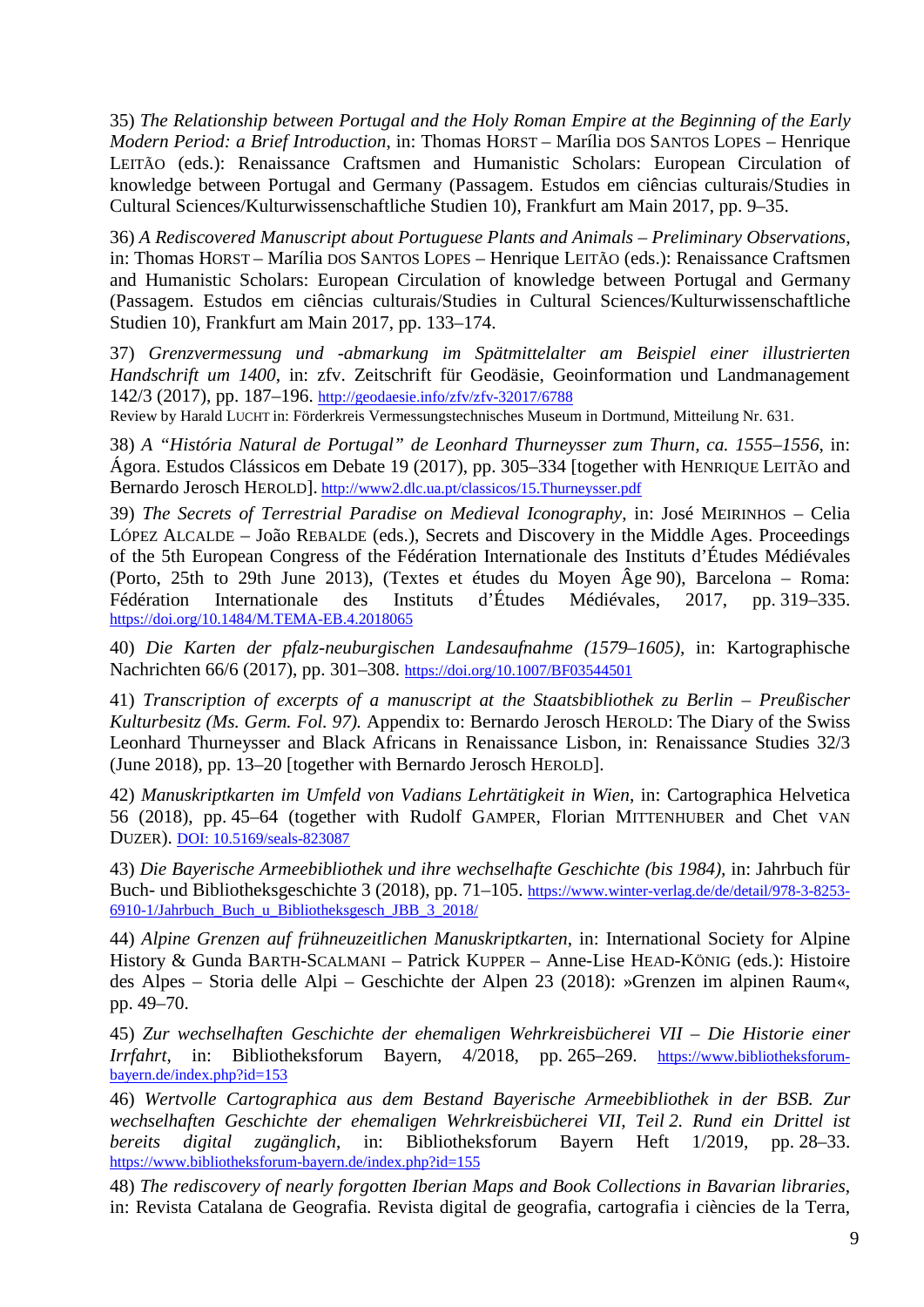IV època, vol. XXIV/núm. 59 (February 2019): VIII Jornadas de la Asociación de Cartotecas Públicas Hispano-Portuguesas (IBERCARTO). URL:<http://www.rcg.cat/articles.php?id=485>

49) *Les premiers globes terrestres manuscrits, sources pour l'histoire des découvertes*, in: Catherine HOFMANN – François NAWROCKI et al (dir.): Le monde en sphères [Exhibition Catalogue Louvre Abu Dhabi, 23.03.*–*02.06.2018 & Bibliothèque nationale de France, 16.04.*–*21.07.2019], Paris 2019, pp. 128*–*131. Cf.<https://www.bnf.fr/fr/agenda/le-monde-en-spheres>

50) *A "História Natural de Portugal" de Leonhard Thurneysser zum Thurn, ca. 1555-1556*, in: Memórias da Academia das Ciências de Lisboa, Classe de Ciências, Tomo XLVI (2019), pp. 227*–* 248 [together with Bernardo Jerosch HEROLD and Henrique LEITÃO].

51) *Appendix: Transcription of the parts concerning Portugal of the manuscript ascribed to Leonhard Thurneysser zum Thurn Ms. Fol. 97 of Berlin State Library*, in: Bernardo Jerosch HEROLD – Thomas HORST – Henrique LEITÃO (eds.): A "História Natural de Portugal" de Leonhard Thurneysser zum Thurn, ca. 1555*–*1556. Academia das Ciências de Lisboa, Classe de Ciências, 2019, pp. 1*–*129 [together with Bernardo Jerosch HEROLD]. <http://www.acad-ciencias.pt/academia/publicacoes-digitais>

52) *Die Darstellung von Flüssen auf Karten des Mittelalters und der Renaissance: Ein Überblick*, in: Peter ETTEL – Achim Thomas HACK (eds.): Flusstäler, Flussschifffahrt, Flusshäfen: Befunde aus Antike und Mittelalter. Internationale Tagung im Rahmen des DFG-Schwerpunktprogramms 1630 »Häfen von der Römischen Kaiserzeit bis zum Mittelalter« an der Friedrich-Schiller-Universität Jena, 21.–24. Februar 2018 (Römisch-Germanisches Zentralmuseum, Tagungen 39; Interdisziplinäre Forschungen zu den Häfen von der Römischen Kaiserzeit bis zum Mittelalter in Europa), Mainz 2019, pp. 139–158.

53) *Die Bedeutung der Augenscheinkarten als Quelle für die historische Forschung*, in: Katrin MARX-JASKULSKI – Annegret WENZ-HAUBFLEISCH (eds.): Pragmatische Visualisierung – Herrschaft, Recht und Alltag in Verwaltungskarten (Schriften des Hessischen Staatsarchivs Marburg 38; Tagungsband zur Konferenz, 8./9. September 2016 im Staatsarchiv Marburg), Marburg 2020, pp. 71–90.

Reviewed by Raimund J. WEBER, in: Zeitschrift für Württembergische Landesgeschichte 80 (2021), pp. 474 f.

54) *Francesco Bianchini (1662–1729) and the Origins of Planetary Globes*, in: Nuncius 35 (2020), pp. 251–273 [together with Luís Tirapicos]. <https://doi.org/10.1163/18253911-03502004>

55) *Cartographic Treasures destroyed »With Fire and Sword«? The Unwritten Story of the Map Collection of the Bavarian Army Library*, in: Journal of Map and Geography Libraries (JMGL). Advances in Geospatial Information, Collections & Archives 16/2 (2020), pp. 110–139. <https://doi.org/10.1080/15420353.2021.1927932>

56) *Kosmographie und Kartographie in Mitteleuropa zu Lebzeiten des Wolfgang Lazius,* in: Stephan DONECKER – Petra SVATEK – Elisabeth KLECKER (eds.): Wolfgang Lazius (1514–1565). Geschichtsschreibung, Kartographie und Altertumswissenschaften in Wien des 16. Jahrhunderts (Singularia Vindobonensia 9), Wien 2021, pp. 31–63.

Cf. also the review by Hans-Uli FELDMANN & Jost SCHMID-LANTER, in: *Cartographica Helvetica Newsletter 12/2021. Beilage zur Fachzeitschrift zur Kartengeschichte vol. 62, 2021.*

57) *Tiroler Manuskriptkarten – ein Überblick*, in: Petra SVATEK (ed.): Symbol, Macht, Bewegung. Tirol im Historischen Kartenbild, Schloss Tirol 2021, pp. 48–63.

Cf. also the announcement by Leo ANDERGASSEN, in: Dolomiten Magazin vom 17.07.2021, S. 14–16.

58) *Una panoramica delle carte manoscritte del Tirolo*, in: Petra SVATEK (ed.): Simbolo, potere, mobilità. Il Tirolo nelle mappe storiche, Castel Tirolo 2021, pp. 48–63.

59) *Die Salzforstkarte von 1589 – eine runde Manuskriptkarte der Renaissance*, in: Peter ETTEL – Lukas WERTHER – Petra WOLTERS (eds.): Siedlung – Landschaft – Wirtschaft. Aktuelle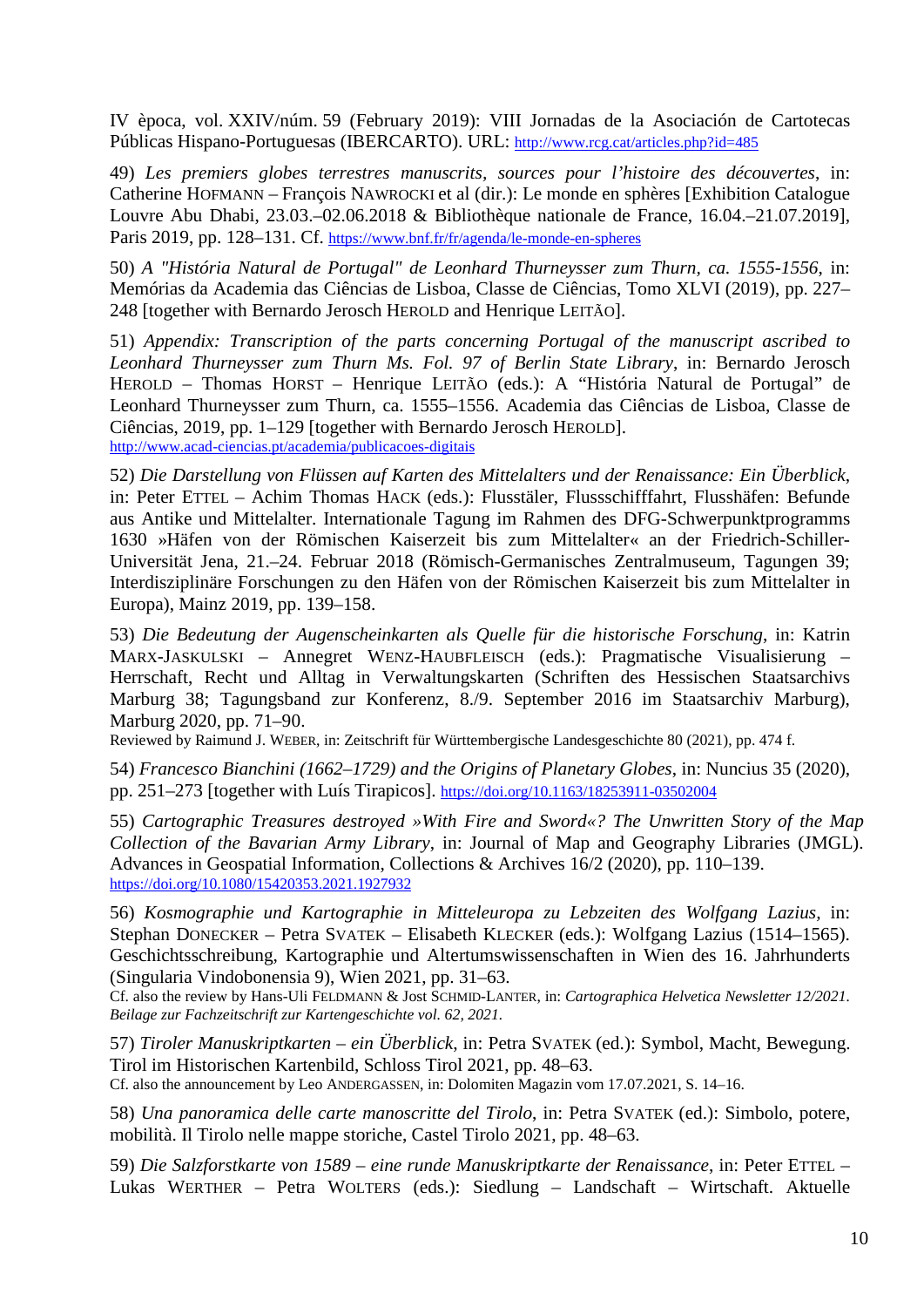Forschungen im frühmittelalterlichen Pfalzgebiet Salz (Unterfranken), (Jenaer Schriften zur Vorund Frühgeschichte 11), Jena 2021, pp. 239–250.

60) *Zur Einführung/Nota introdutória*, in: Yvonne HENDRICH – Thomas HORST – Jürgen POHLE (eds.): *Beiträge zur Geschichte der deutsch-portugiesischen Beziehungen: Transkontinentale Kontakte und kultureller Austausch (15.–19. Jahrhundert)/Para uma História das relações lusoalemãs: contactos transcontinentais e intercâmbio cultural (século XV*–*XIX)*, (Passagem. Estudos em ciências culturais/Studies in Cultural Sciences/Kulturwissenschaftliche Studien 18), Frankfurt am Main 2021, pp. 7–13 [together with Yvonne HENDRICH and Jürgen POHLE]. <https://www.peterlang.com/document/1157823>

61) *O «global player» Anselm Eckart SJ (1721–1809) e sua contribuição à História Natural e Etnografia da Amazônia no Século XVIII*, in: Yvonne HENDRICH – Thomas HORST – Jürgen POHLE (eds.): *Beiträge zur Geschichte der deutsch-portugiesischen Beziehungen: Transkontinentale Kontakte und kultureller Austausch (15.–19. Jahrhundert)/Para uma História das relações lusoalemãs: contactos transcontinentais e intercâmbio cultural (século XV*–*XIX)*, (Passagem. Estudos em ciências culturais/Studies in Cultural Sciences/Kulturwissenschaftliche Studien 18), Frankfurt am Main 2021, pp. 181–215 [together with Wellington BERNARDELLI SILVA FILHO].

62) *200 Jahre Bayern am Amazonas: Die Brasilienreise der Naturforscher Spix & Martius (1817– 1820) und ihr kartographischer Niederschlag*, in: Yvonne HENDRICH – Thomas HORST – Jürgen POHLE (eds.): *Beiträge zur Geschichte der deutsch-portugiesischen Beziehungen: Transkontinentale Kontakte und kultureller Austausch (15.–19. Jahrhundert)/Para uma História das relações luso-alemãs: contactos transcontinentais e intercâmbio cultural (século XV*–*XIX)*, (Passagem. Estudos em ciências culturais/Studies in Cultural Sciences/Kulturwissenschaftliche Studien 18), Frankfurt am Main 2021, pp. 217–255.

63) *Mapas antigos portugueses nas Bibliotecas alemãs: sua descoberta, estudo e divulgação (1778–1892)*, in: Yvonne HENDRICH – Thomas HORST – Jürgen POHLE (eds.): *Beiträge zur Geschichte der deutsch-portugiesischen Beziehungen: Transkontinentale Kontakte und kultureller Austausch (15.–19. Jahrhundert)/Para uma História das relações luso-alemãs: contactos transcontinentais e intercâmbio cultural (século XV*–*XIX)*, (Passagem. Estudos em ciências culturais/Studies in Cultural Sciences/Kulturwissenschaftliche Studien 18), Frankfurt am Main 2021, pp. 257–275 [together with João Carlos GARCIA].

64) *Friedrich Kunstmann (1811–1867) und die Rezeption der portugiesischen Entdeckungsreisen im deutschsprachigen Bereich*, in: Yvonne HENDRICH – Thomas HORST – Jürgen POHLE (eds.): *Beiträge zur Geschichte der deutsch-portugiesischen Beziehungen: Transkontinentale Kontakte und kultureller Austausch (15.–19. Jahrhundert)/Para uma História das relações luso-alemãs: contactos transcontinentais e intercâmbio cultural (século XV*–*XIX)*, (Passagem. Estudos em ciências culturais/Studies in Cultural Sciences/Kulturwissenschaftliche Studien 18), Frankfurt am Main 2021, pp. 277–307.

65) *Large-scale Cartography in Renaissance Germany: Legal and administrative manuscript maps as Sources for Cultural History*, in: Juliette DUMASY-RABINEAU – Camille SERCHUK – Emmanuelle VAGNON (éd.), Pour une Histoire des Cartes Locales en Europe au Moyen Âge et à la Renaissance / Towards a History of Local Maps in Medieval and Early Modern Europe, Paris 2022, pp. 39–55.

66) *From Globes in Lisbon to a Manuscript Fortifcation Atlas in Innsbruck – Cartographic Rediscoveries from the Baroque Era*, in: Paula VAN GESTEL–VAN HET SCHIP (ed., with collaboration of Marissa GRIFFIOEN, Reinder STORM & Bram VANNIEUWENHUYZE): Atlas Amicorum Peter van der Krogt. Ter gelegenheid van het bereiken van zijn pensioengerechtigde leeftijd. On the occasion of reaching his retirement age. Festschrift anlässlich des Erreichens des Rentenalters. Samengesteld door, Leiden and Boston 2022, pp. 148–161.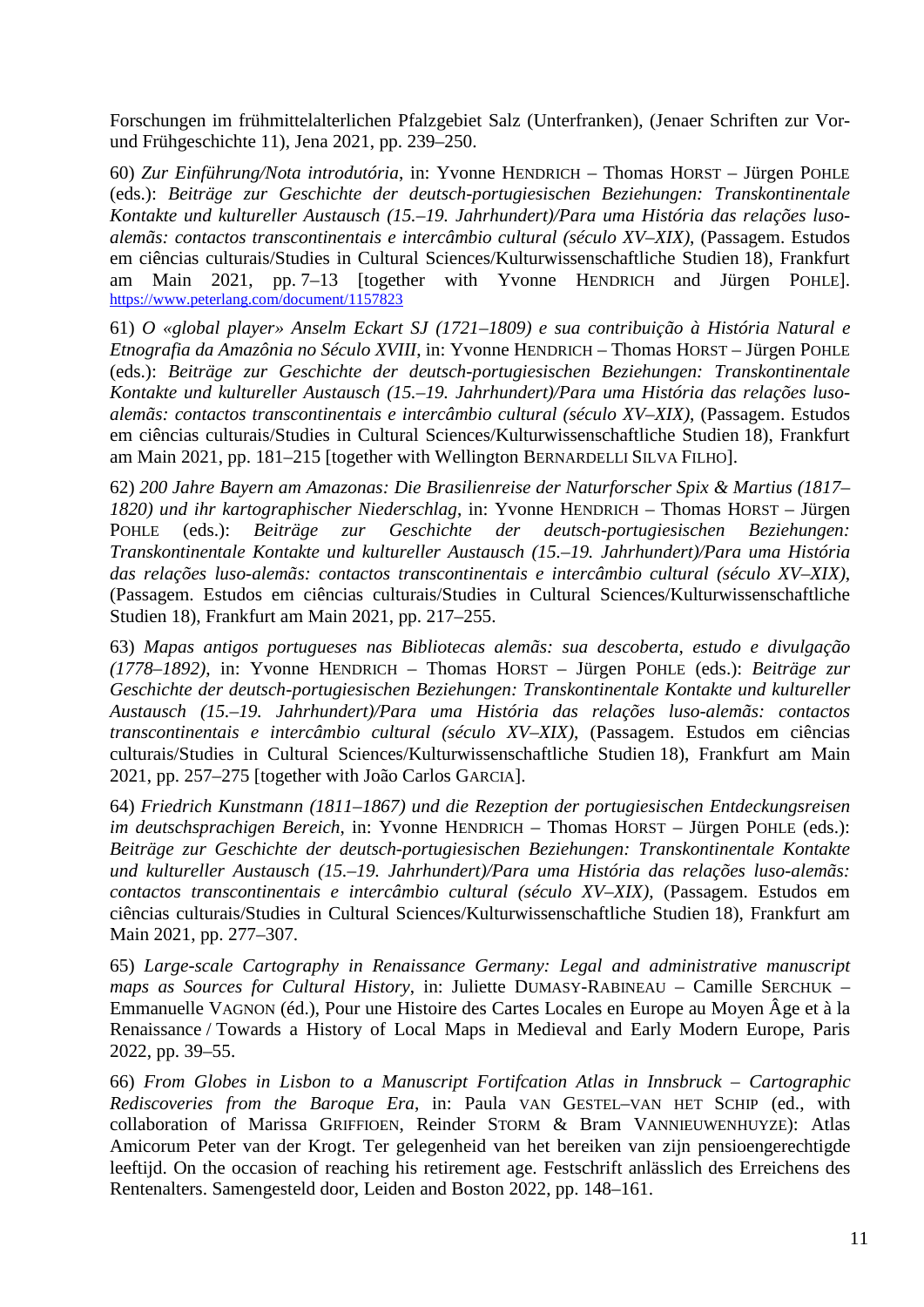## **Publications in print**

67) *Der Kosmograph Nicolaus von Kues (1401–1464) und sein philosophisches Spiel mit der Weltkugel: Der Dialogus "De ludo globi"*, in: Der Globusfreund 66/67 (2022), pp. 101–117.

68) *The Cosmographer Nicholas of Cusa (1401–1464) and his philosophical game of the Sphere: The dialogue "De ludo globi"*, in: Globe Studies 66/67 (2022), pp. 101–117.

69) *The Cosmographical Network of Nicolaus Cusanus and German-Portuguese Relations in the Age of Humanism*, in: Thomas HORST – Harald SCHWAETZER – Matthias VOLLET (eds., in connection with Kirstin ZEYER): *Universum Infinitum. From the German Philosopher Nicolaus Cusanus (1401–1464) to the Iberian Discoveries in the 15th Century: Ocean World in European Exploration* (Texte und Studien zur Europäischen Geistesgeschichte, Reihe B, Band 22), Münster 2022.

70) *The Cosmographer Nicholas of Cusa plays philosophically with the Globe: The Dialogus de Ludo globi (1462/63)*, in: Thomas HORST – Harald SCHWAETZER – Matthias VOLLET (eds., in connection with Kirstin ZEYER): *Universum Infinitum. From the German Philosopher Nicolaus Cusanus (1401–1464) to the Iberian Discoveries in the 15th Century: Ocean World in European Exploration* (Texte und Studien zur Europäischen Geistesgeschichte, Reihe B, Band 22), Münster 2022.

71) *Die Karten der pfalz-neuburgischen Landesaufnahme: Zimelien der Regionalkartographie des 16. Jahrhunderts im Vergleich,* in: Markus HEINZ – Petra SVATEK (eds.): 18. Kartographiehistorisches Colloquium Wien 2016. Vorträge, Berichte, Posterbeiträge (2022).

72) *History of Cartography (Maps, Atlases, Globes) as History of Science: A bibliographic overview*, in: ISIS Current Bibliography of the History of Science and its Cultural Influences 113 (2022, in preparation).

73) *Land-Plot Mapping in Early-Modern Bavaria,* in: Benjamin LANDAIS – Annie ANTOINE (dir.): Cartographier Le Parcellaire Rural Dans L'Europe D'Ancien Régime, Avignon 2022.

74) *Das Bistum Brixen unter Bischof Ulrich Putsch (1427–1437). Ständiges Ringen um die Tiroler Herrschaft im Vergleich zu Cusanus*, in: Johannes HELMRATH – Thomas WOELKI (eds.): Kirchenreform und Landesherrschaft im 15. Jahrhundert. Studien aus den Acta Cusana, Berlin 2022.

75) *Mapa del mundo por Diogo Ribeiro, 1529*, in: Chet VAN DUZER – Elizabeth MONTAÑEZ-SANABRIA (ed.): La historia del Perú en 18 mapas, Lima 2022.

76) *Das Berg-, Hütten- und Salinenwesen auf frühneuzeitlichen Manuskriptkarten. Ein kulturhistorischer Beitrag zur Montangeschichte*, in: Wolfgang INGENHAEFF-BERENKAMP (ed.): 19. Internationaler Montanhistorischer Kongress, Schwaz 2022.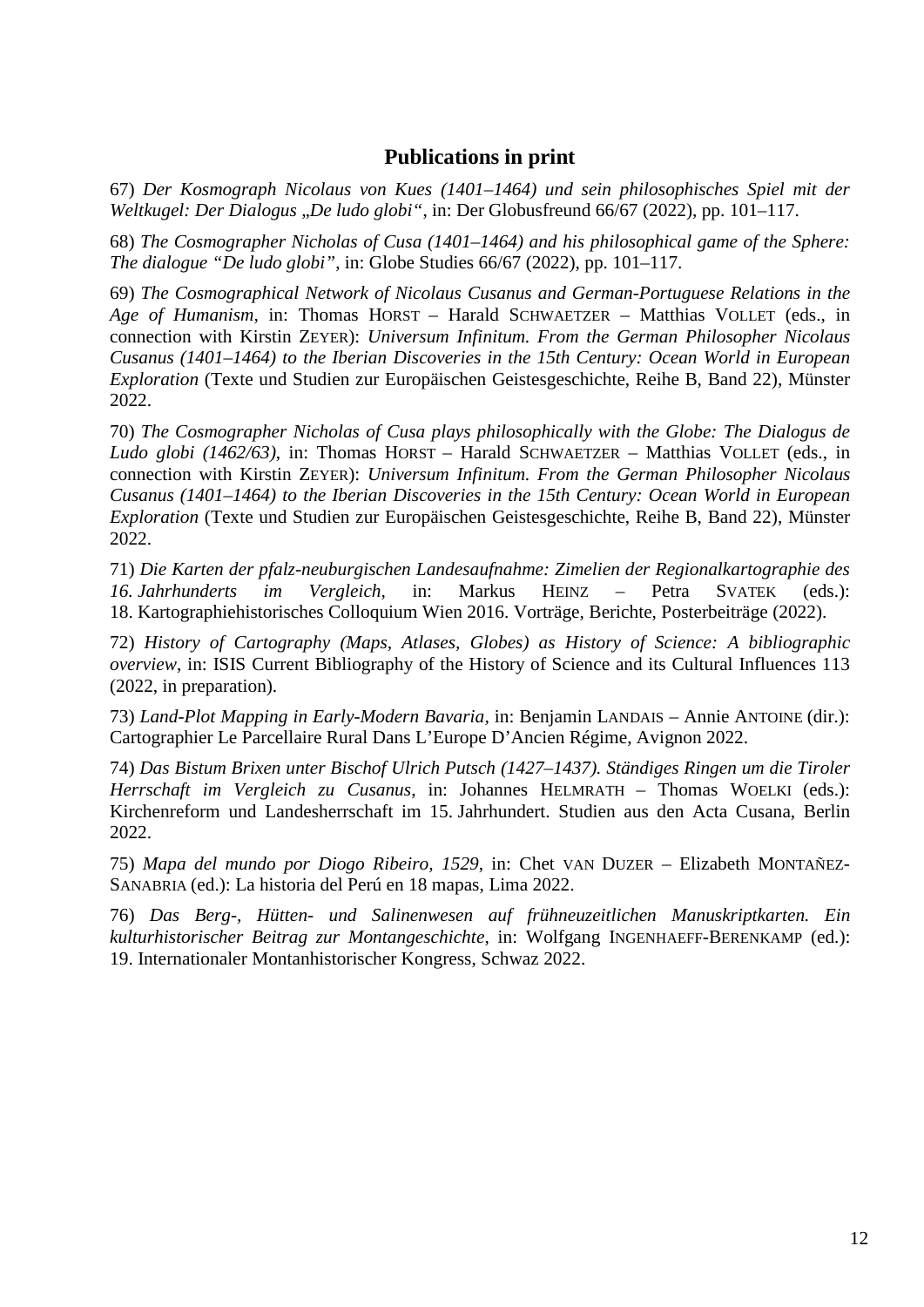## **ARTICLES FOR POPULAR DISTRIBUTION (OUTREACHING ACTIVITIES)**

77) *Bayern am Amazonas: Der Münchener Thomas Horst traf im Urwald den katholischen Pfarrer Pedro Maria Gawlik, einen früheren Absolventen der Ludwig-Maximilians-Universität*, in: Literatur in Bayern 77 (2004), pp. 62–64. <https://nbn-resolving.org/urn:nbn:de:bvb:355-ubr09535-6>

78) *In Altbayern gab es einst Weinbau. Der "Baierwein" im Spiegel frühneuzeitlicher Karten*, in: Schönere Heimat 99/1 (2010), pp. 25–30.

79) *Geschichte der Kartographie*, in: Homepage »Historische Grundwissenschaften und Historische Medienkunde« at Ludwig-Maximilians-University, Munich: *[http://www.hgw.geschichte.uni-muenchen.de/ueber\\_uns/faecher/kartographie1/index.html](http://www.hgw.geschichte.uni-muenchen.de/ueber_uns/faecher/kartographie1/index.html)*

80) *Ein Desiderat der Heimatforschung und Meilenstein der Kartographie in Bayern. Die Landesaufnahme des Fürstentums Pfalz-Neuburg 1579–1605*, in: Schönere Heimat 104/3 (2015), pp. 27–32 [together with Georg PAULUS].

81) *Die Neubesetzung der protestantischen Pfarrstelle zu Wirbenz in preußischer Zeit (1797/98) – dargestellt anhand Berliner Aktenmaterials,* in: Blätter des Bayerischen Landesvereins für Familienkunde 78 (2015), pp. 10–16. [https://www.blf](https://www.blf-online.de/sites/default/files/blf_quellen_dateien/bblf_jahrgang_78_2015.pdf)[online.de/sites/default/files/blf\\_quellen\\_dateien/bblf\\_jahrgang\\_78\\_2015.pdf](https://www.blf-online.de/sites/default/files/blf_quellen_dateien/bblf_jahrgang_78_2015.pdf)

82) *Kurzer Einblick in die Bürokratie des Königlichen Landgerichts Kemnath: Die Verehelichung des Johann Utting aus Hambühl, Pfarrer zu Wirbenz (1829–1836) betreffend*, in: Blätter des Bayerischen Landesvereins für Familienkunde 78 (2015), pp. 17–20. [https://www.blf](https://www.blf-online.de/sites/default/files/blf_quellen_dateien/bblf_jahrgang_78_2015.pdf)[online.de/sites/default/files/blf\\_quellen\\_dateien/bblf\\_jahrgang\\_78\\_2015.pdf](https://www.blf-online.de/sites/default/files/blf_quellen_dateien/bblf_jahrgang_78_2015.pdf)

83) Online-Publikation: *Erdglobus des Tranquillo Mollo, 1826* as Objekt of the Month July 2010 in the University Library in Vienna: [http://bibliothek.univie.ac.at/sammlungen/objekt\\_des\\_monats/005621.html](http://bibliothek.univie.ac.at/sammlungen/objekt_des_monats/005621.html)

84) Online-Publication: *Handgezeichnete Kartenkopien des Straßburger Ptolemäus von 1513* as Object of the Month September 2016 in the University Library in Vienna: [http://bibliothek.univie.ac.at/sammlungen/objekt\\_des\\_monats/011947.html](http://bibliothek.univie.ac.at/sammlungen/objekt_des_monats/011947.html)

85) *Maps, Globes, Instruments and Books in the Early Modern History of Science at the CIUHCT in Lisbon*, in: Brussels International Map Collector's Circle Newsletter 49 (May 2014), pp. 22–23.

86) *História da Cartografia Ibérica: do Mediterrâneo ao Mundo (History of Iberian Cartography: from the Mediterranean to the World). International Workshop, 27–28 March 2014, Lisbon,* in: Brussels International Map Collector's Circle Newsletter 49 (May 2014), p. 24.

87) *Conference and Exhibition about "Luís Serrão Pimentel (1613*–*1679) e a Ciência em Portugal no Séc. XVII" [Luís Serrão Pimentel (1613*–*1679) and Science in Portugal in the 17th Century]* in: Brussels International Map Collector's Circle Newsletter 50 (September 2014), pp. 4–5.

88) Announcement: *Kosmographische Studien an der Universität Wien: Sebastian Binderlius († um 1528) und Joachim Vadian (1484–1551)*, in: ÖGW Res Novae IX (April 2016), p. 9: [http://wissenschaftsgeschichte.ac.at/files/resnovae/09\\_2016.pdf](http://wissenschaftsgeschichte.ac.at/files/resnovae/09_2016.pdf)

89) *Zu Lissabon angefangen … Anno Christi 1555 …. Die Handschrift Ms. Germ Fol. 97 ist online zugänglich*, in: Bibliotheksmagazin. Mitteilungen aus den Staatsbibliotheken in Berlin und München 3/2019, pp. 60*–*65 (together with Bernardo Jerosch HEROLD, Gabriele KAISER & Henrique LEITÃO). [https://www.bsb-muenchen.de/fileadmin/pdf/publikationen/bibliotheksmagazin/BM2019\\_3.pdf](https://www.bsb-muenchen.de/fileadmin/pdf/publikationen/bibliotheksmagazin/BM2019_3.pdf)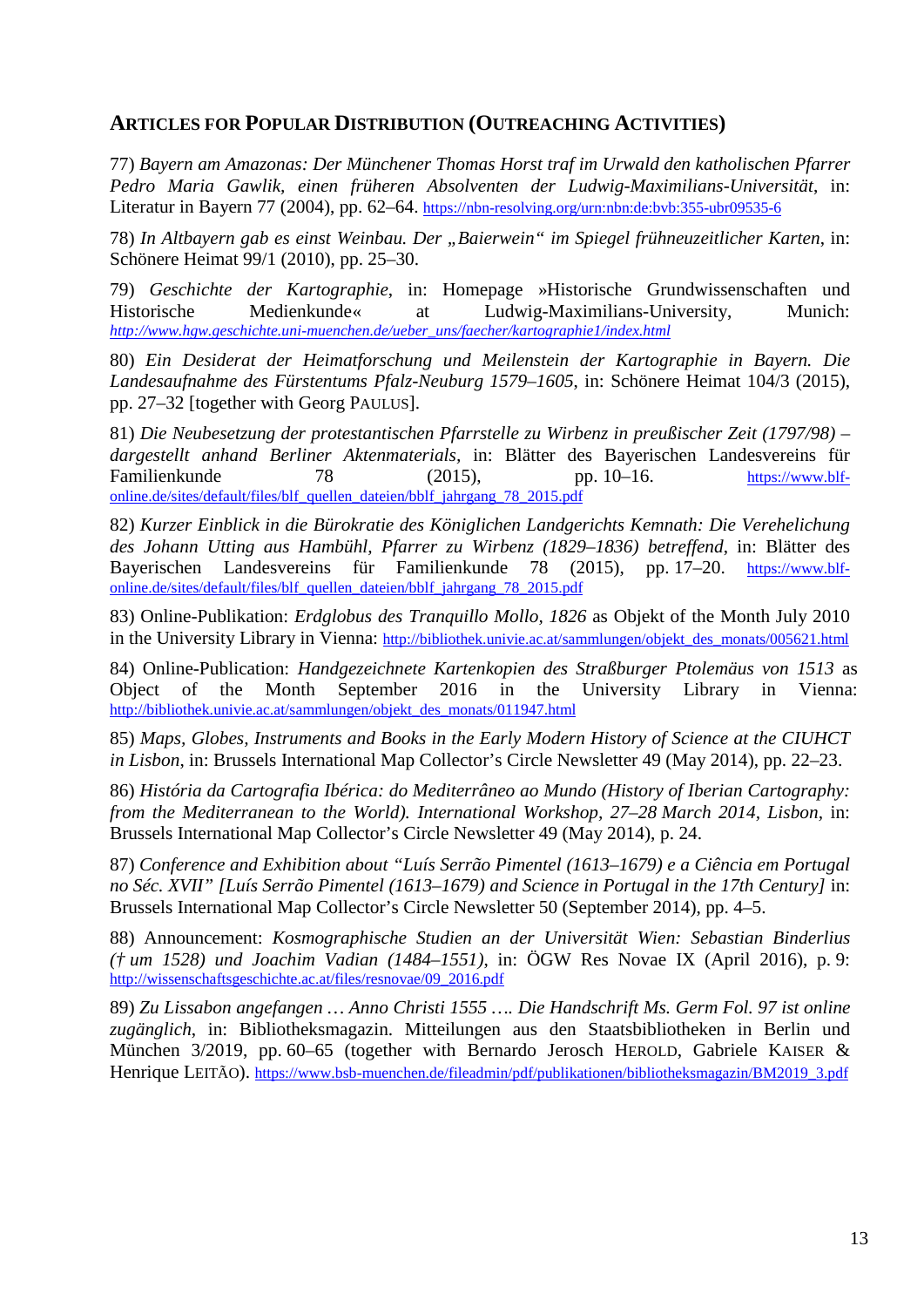## **ENTRIES IN ENCYCLOPAEDIA, DICTIONARIES AND EXHIBITION CATALOGUES**

90) *Johann II. (1455*–*1495), König von Portugal*, in: Bautz. Biographisch-Bibliographisches Kirchenlexikon, Suppl. vol. 36 (2015), 667–713. <https://www.bbkl.de/index.php/frontend/lexicon/J/Jo/johann-ii-koenig-von-portugal-59505>

91) *Notburga von Rattenberg (um 1265–1313)*, in: Bautz. Biographisch-Bibliographisches Kirchenlexikon, Suppl. vol. 36 (2015), 945–972. <https://www.bbkl.de/index.php/frontend/lexicon/N/No-Ny/notburga-von-rattenberg-64897>

92) *Jakob Ziegler (um 1470–August 1549)*, in: Bautz. Biographisch-Bibliographisches Kirchenlexikon, Suppl. vol. 38, Ergänzungen XXV (2017), 1549–1596. <https://www.bbkl.de/index.php/frontend/lexicon/Z/Zi-Zn/ziegler-jakob-74719>

93) *Traité d'arpentage,* in: Peter WOLF, Evamaria BROCKHOFF, Richard FISCHER, Sarah SCHORMAIR & Marco VERONESI (eds.): Stadt befreit. Wittelsbacher Gründerstädte. Katalog zur Bayerischen Landesausstellung 2020 (Veröffentlichungen zur Bayerischen Geschichte und Kultur 69), Augsburg 2020, pp. 56*–*57, Cat.-No. 039.

94) *Urban Mapping in the German States*, in: Edited by Matthew H. EDNEY and Mary SPONBERG PEDLEY (eds.); Robert W. KARROW, Dennis REINHARTZ, and Sarah TYACKE (Associate Editors): *Cartography in the European Enlightenment*. Vol. 4 of *The History of Cartography*, Chicago: The University of Chicago Press, 2020, 1565–1569.

95) [Descriptions of manuscript maps]: in: Petra SVATEK (ed.): Symbol, Macht, Bewegung. Tirol im Historischen Kartenbild/Simbolo, potere, mobilità. Il Tirolo nelle mappe storiche, Schloss Tirol/Castel Tirolo, 2021, Katalog, Section 1 (pp. 112*–*113; Cat. 1.01), Section 3: Die intakte und bedrohte Landschaft, pp. 152–155 (Cat. 3.03 & 3.04), Section 4: Landwirtschaft und Bergbau, pp. 166–193 (Cat. 4.01–4.14) and pp. 196–197 (Cat. 4.16). (partially together with Petra SVATEK). *Cf. also the announcement, in:* Cartographica Helvetica Newsletter 12/2021. Beilage zur Fachzeitschrift zur Kartengeschichte vol. 63, 2021.

96) *Ribeiro, Diogo*, in: Ana Simões – Maria Paula Diogo – Henrique Leitão – Claudia Castelo – Jaume Valentines-Alvaréz (Coordinadores, CIUHCT, Lissabon): Dicionário biográfico de cientistas, engenheiros e médicos portugueses ou trabalhando em Portugal, Online-Publication [together with Samuel GESSNER]: <https://dicionario.ciuhct.org/r/ribeiro-diogo/> & <https://dicionario.ciuhct.org/r/ribeiro-diogo/2/>

97) *Christoph Wilhelm Putsch (1542–1572)*, in: Bautz. Biographisch-Bibliographisches Kirchenlexikon, vol. XLIII, Ergänzungen XXX. (2021), 1233–1247. <https://www.bbkl.de/index.php/frontend/lexicon/P/Pu-Py/putsch-christoph-wilhelm-85595>

98) *Ulrich II. Putsch, Bischof von Brixen († 1437)*, in: Bautz. Biographisch-Bibliographisches Kirchenlexikon, vol. XLIII, Ergänzungen XXX. (2021), 1247–1287. <https://www.bbkl.de/index.php/frontend/lexicon/P/Pu-Py/putsch-ulrich-ii-84254>

99) *Wilhelm Putsch ["von Hacking"], (\*um 1480 in Innsbruck; † 13. März 1551 in Innsbruck)*, in: Bautz. Biographisch-Bibliographisches Kirchenlexikon, vol. XLIII, Ergänzungen XXX. (2021), 1287–1298.

<https://www.bbkl.de/index.php/frontend/lexicon/P/Pu-Py/putsch-wilhelm-80737>

100) *Friedrich Kunstmann (1811–1867)*, in: Bautz. Biographisch-Bibliographisches Kirchenlexikon, XLIV. Band, Ergänzungen XXXI. (2022), 786–815. <https://www.bbkl.de/index.php/frontend/lexicon/K/Ku/kunstmann-friedrich-83312>

101) *Johannes Putsch (1516–1542)*, in: Bautz. Biographisch-Bibliographisches Kirchenlexikon, XLIV. Band, Ergänzungen XXXI. (2022) 1052–1086. <https://www.bbkl.de/index.php/frontend/lexicon/P/Pu-Py/putsch-johannes-83731>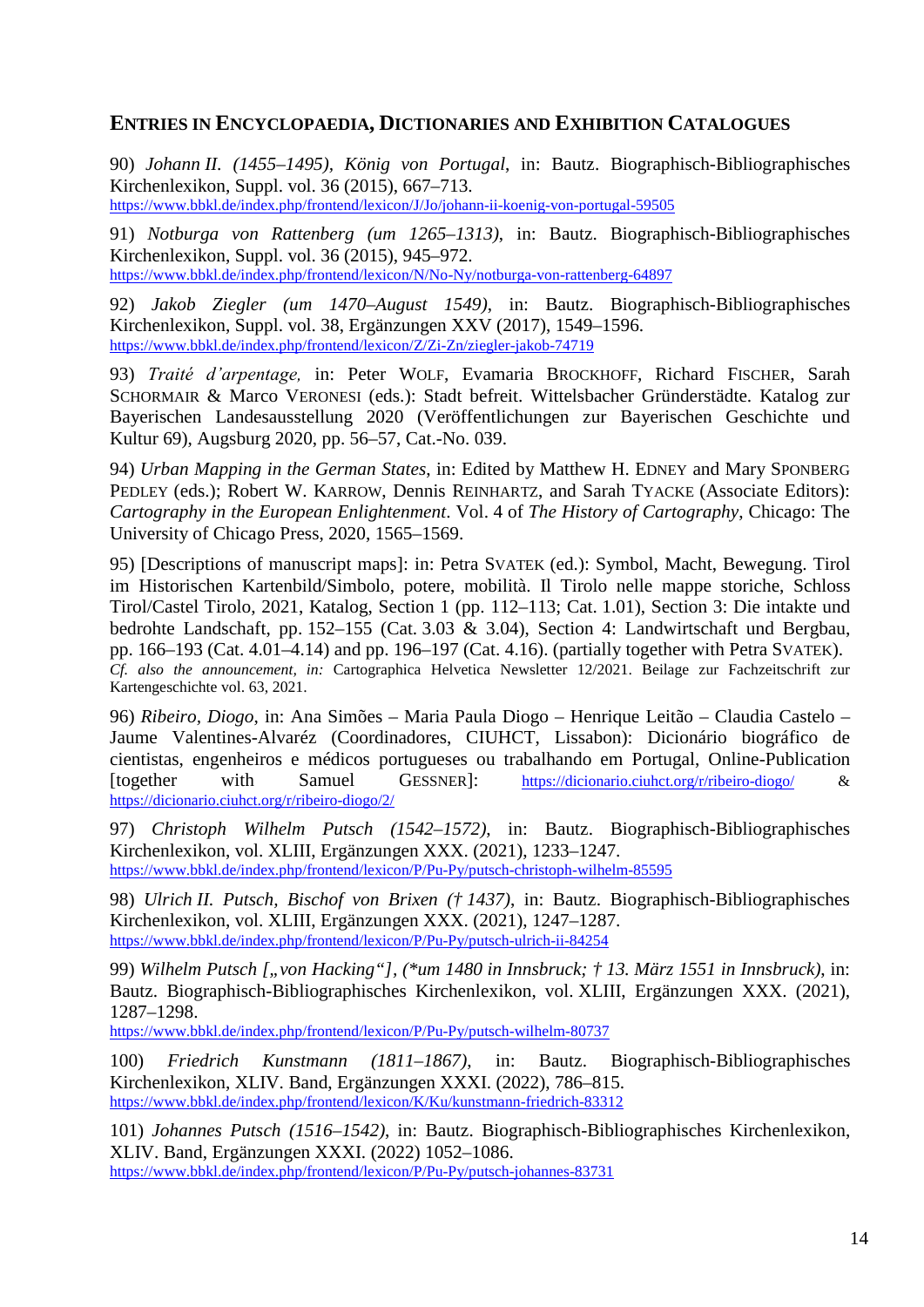102) *Leonhard Thurneysser zum Thurn (auch: Leonhard Thurneisser, 1531–1596)*, in: Bautz. Biographisch-Bibliographisches Kirchenlexikon, XLV. Band, Ergänzungen XXXII. (2023; in preparation).

**More than 65 Book Reviews** for Archiv für Kulturgeschichte; Aufgang. Jahrbuch für Denken, Dichten Musik; Brussels International Map Collector's Circle; Cartographica Helvetica; Deutsches Archiv für Erforschung des Mittelalters; Francia-Recensio; Imago Mundi – International Journal for the History of Cartography; IMCoS Journal – Journal of the International Map Collector's Society; ISIS – Journal of the History of Science Society; Kartographische Nachrichten; Mediaevistik – International Journal of Interdisciplinart Medieval Research; MIÖG (Mitteilungen des Instituts für Österreichische Geschichtsforschung); Münchener Theologische Zeitschrift; Zeitschrift für bayerische Landesgeschichte; Zeitschrift für Kirchengeschichte; zfv – Zeitschrift für Geodäsie, Geoinformation und Landmanagement.

#### **LIST OF GIVEN SEMINARS/TEACHING**

| 2001-2003 | Tutor at »Institut für Geschichtliche Hilfswissenschaften«, Historical<br>Seminar, Ludwig Maximilian University of Munich, Germany (3 seminars).                                                                                                                                                                                                              |
|-----------|---------------------------------------------------------------------------------------------------------------------------------------------------------------------------------------------------------------------------------------------------------------------------------------------------------------------------------------------------------------|
| 2009      | Altkarten als Quelle für den Historiker (Old Maps and Globes as Sources<br>for the Historian) at »Institut für Historische Grundwissenschaften und<br>Historische Medienkunde«. Ludwig Maximilian University of Munich,<br>Germany (18 participants).                                                                                                         |
| 2014      | Alte Karten und Globen als Quelle für die Kulturgeschichte (mit Exkursion)<br>- Old Maps and Globes as Sources for Cultural History (with excursion) at<br>Studium plus, Bundeswehr University of Munich, Germany (22 participants;<br>evaluation: 2,0).                                                                                                      |
| 2015      | Altkarten als Quelle für den Historiker (Old Maps and Globes as Sources<br>for the Historian) at »Institut für Historische Grundwissenschaften und<br>Historische Medienkunde«. Ludwig Maximilian University of Munich,<br>Germany (18 participants; evaluation: 1,8).                                                                                        |
|           | Alte Karten und Globen als Quelle für die Kulturgeschichte (mit Exkursion)<br>- Old Maps and Globes as Sources for Cultural History (with excursion) at<br>Studium plus, Bundeswehr University of Munich, Germany (22 participants;<br>evaluation: 1,56).                                                                                                     |
| 2016      | Proseminar (Bachelor, Modul I) about Kosmographie von der Antike bis in<br><i>die Neuzeit</i> (Cosmography from Antique to Modern Times) at the historical<br>institute of the University of Vienna, Austria (together with Univ.-Ass. Mag.<br>Dr. Petra SVATEK; 22 participants).                                                                            |
|           | Alte Karten und Globen als Quelle für die Kulturgeschichte (mit Exkursion<br>in den Kartensaal der Bayerischen Staatsbibliothek) – Old Maps and Globes<br>as Sources for Cultural History (with excursion to the map room at the<br>Bavarian State Library) at Studium plus, Bundeswehr University of Munich,<br>Germany (20 participants; evaluation: 2,09). |
| 2017      | Historische Weltbilder: Kosmographische Darstellungen (Karten, Atlanten<br>und Globen) als Quelle für die Kulturgeschichte (mit Exkursion) at Studium<br>plus, Bundeswehr University of Munich, Germany (11 participants;<br>evaluation: 1,33).                                                                                                               |